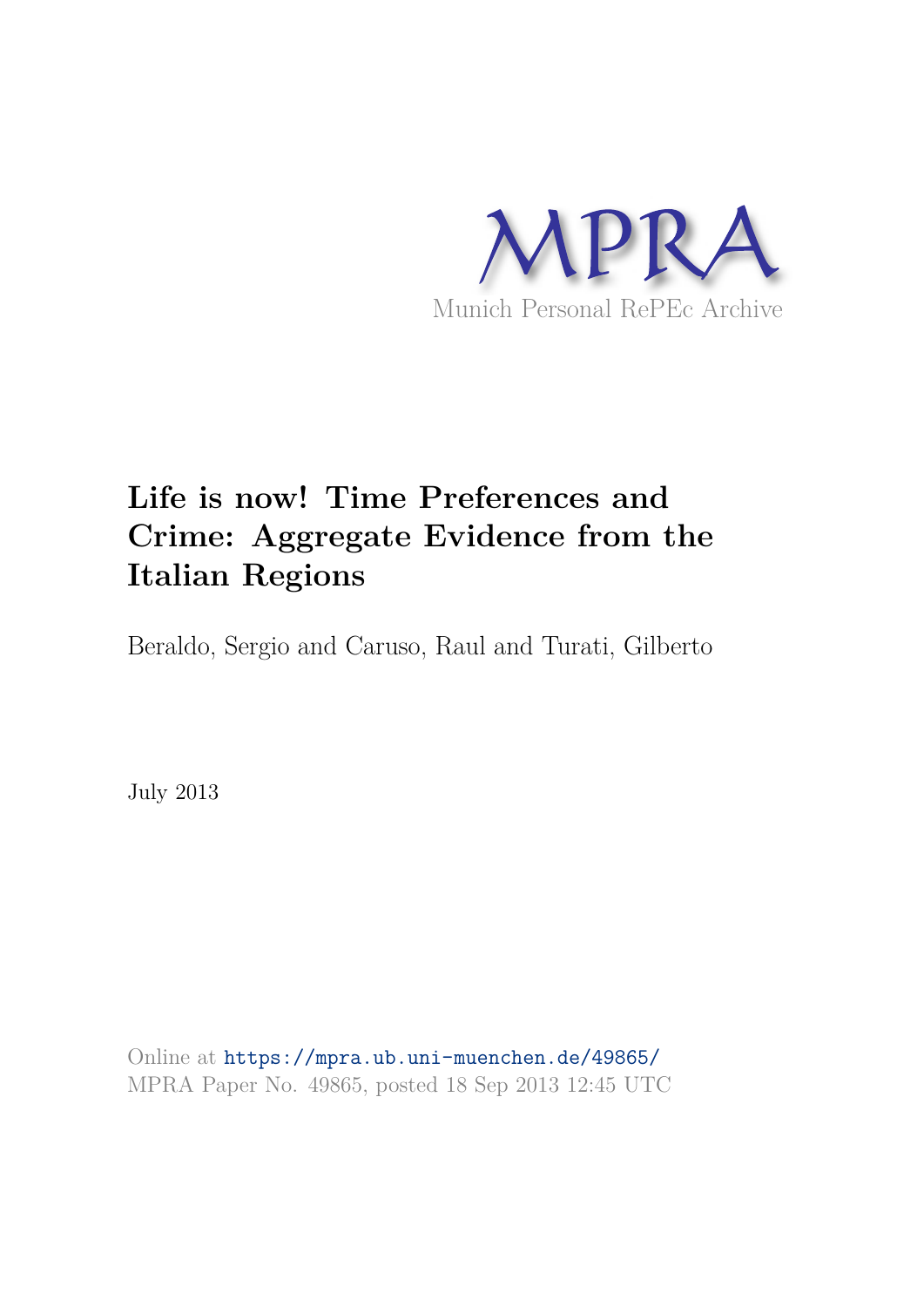## **LIFE IS NOW!**

# **TIME PREFERENCES AND CRIME: AGGREGATE EVIDENCE FROM THE ITALIAN REGIONS**

Sergio Beraldo *University of Napoli "Federico II" & ICER*

Raul Caruso *Catholic University of the Sacred Heart- Milano*

> Gilberto Turati *University of Torino*

#### **September 2013**

**Abstract.** *This paper tests the relationship between time preferences and crime rates as posited by Davis (1988), whose theoretical analysis suggests that individuals' attitude towards the future significantly affects their propensity to commit crime. Our empirical analysis is based on a panel of Italian regions from 2003 to 2007. Various proxies for time preferences are considered: the consumer credit share out of the total amount of loans to households, the share of obese individuals out of the total population, the rate of marriages out of the total population, and the teenage pregnancy rate. Controlling for a great number of factors suggested by the scientific literature on the determinants of crime, adding to the model also time and regional fixed effects, and clustering standard errors to account for both serial and panel correlations, our results basically provide support to the 'Davis' hypothesis' for property crimes, while for violent crimes there seems to be less evidence that these are higher where people discount the future more heavily. Moreover, there is no evidence of a reverse effect from crime to time preferences at this aggregate level.* 

**JEL Codes**: D99, K42, Z13

 $\overline{a}$ 

**Keywords**: Time Preferences, Property Crime, Violent Crime, Italian Regions.

Corresponding author: University of Torino, Department of Economics and Public Finance "G. Prato", Corso Unione Sovietica 218 bis, 10134 Torino, Italy. Ph.: +39.011.6706046; fax: +39.011.6706062; e-mail: turati@econ.unito.it.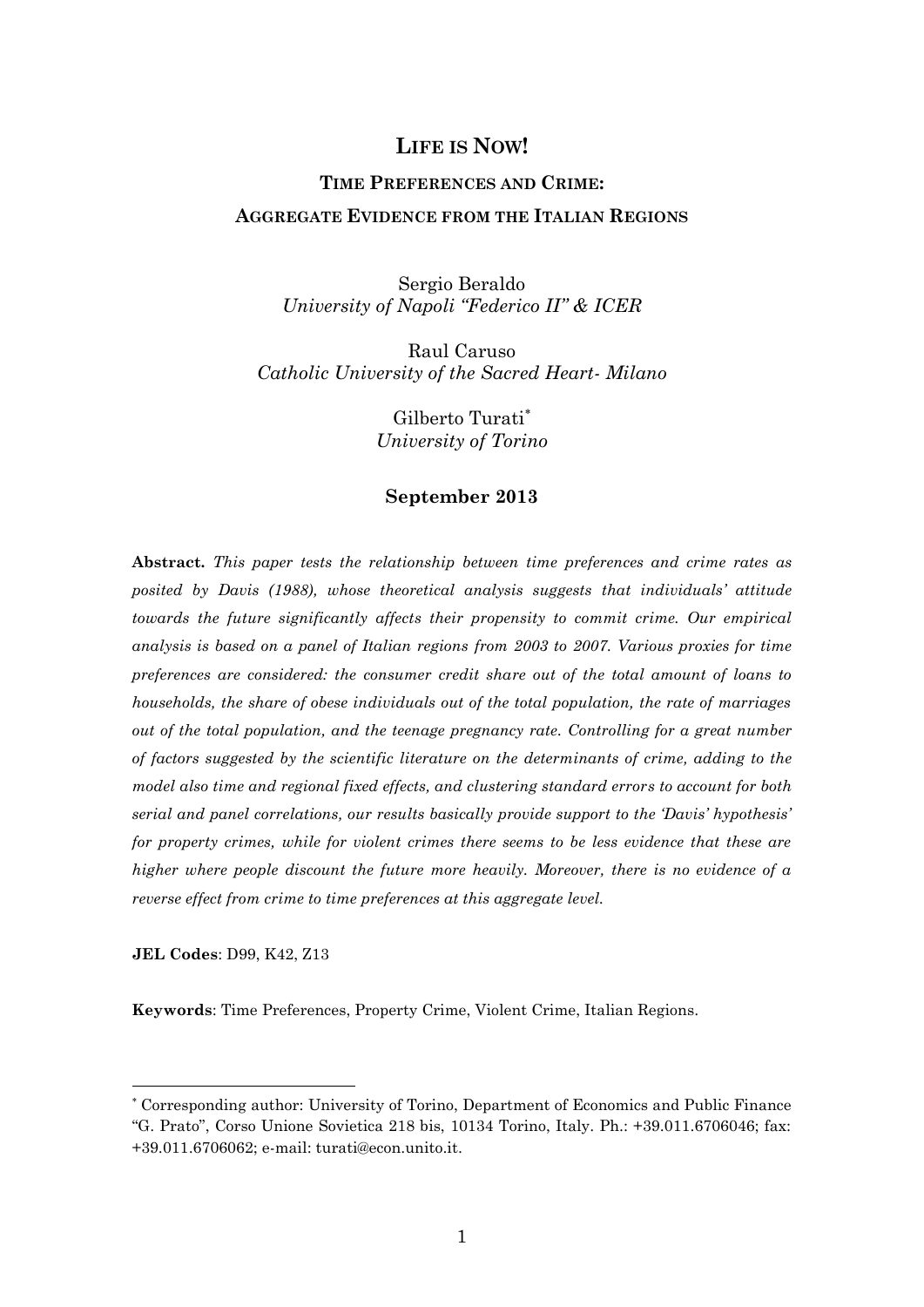#### **1. Introduction**

The Ant and the Grasshopper - an Aesopian fable which became very popular just before the French Revolution - remarks the misfortune accruing to the grasshopper from imprudence, having it spent the warm months of the year singing away instead of storing up foods for the incoming winter. The allegory was used to give a bright description of the bourgeois virtues of hard working and saving, those virtues that the rising class which would have soon taken the power - tried to attribute exclusively to itself. The bourgeois was depicted as l'*honnête homme* who grounds his success on both personal effort and the awareness that much *patience* is needed before the fruits accruing from hard-working and trustworthiness can be reaped.

A long-standing tradition in economics echoes similar arguments. This tradition emphasizes that the socially desirable respect of established ethical codes of conduct is possible only in the presence of *a proper concern for the future*. Such a concern, however, has varied significantly over the centuries and across cultures. Sociologists and anthropologists have in recent times emphasized that the vanishing of the future is actually one of the most distinctive features of modern societies: as uncertainty grows, individuals act as they were condemned to live an everlasting present (e.g. Augé, 2008).

In the eyes of an economist, the reduced concern for the future shows up in the long-term fall in saving rates across countries - a well-established feature of modern industrialized societies - but also in the widespread tendency of the amount of (short-term) debt to raise beyond what can be considered a socially responsible level, as the recent financial crisis has dramatically shown. Possibly, even the recent remarkable increase in corporate scandals may be ultimately due to a reduced concern for the future (coupled with some institutional changes which have considerably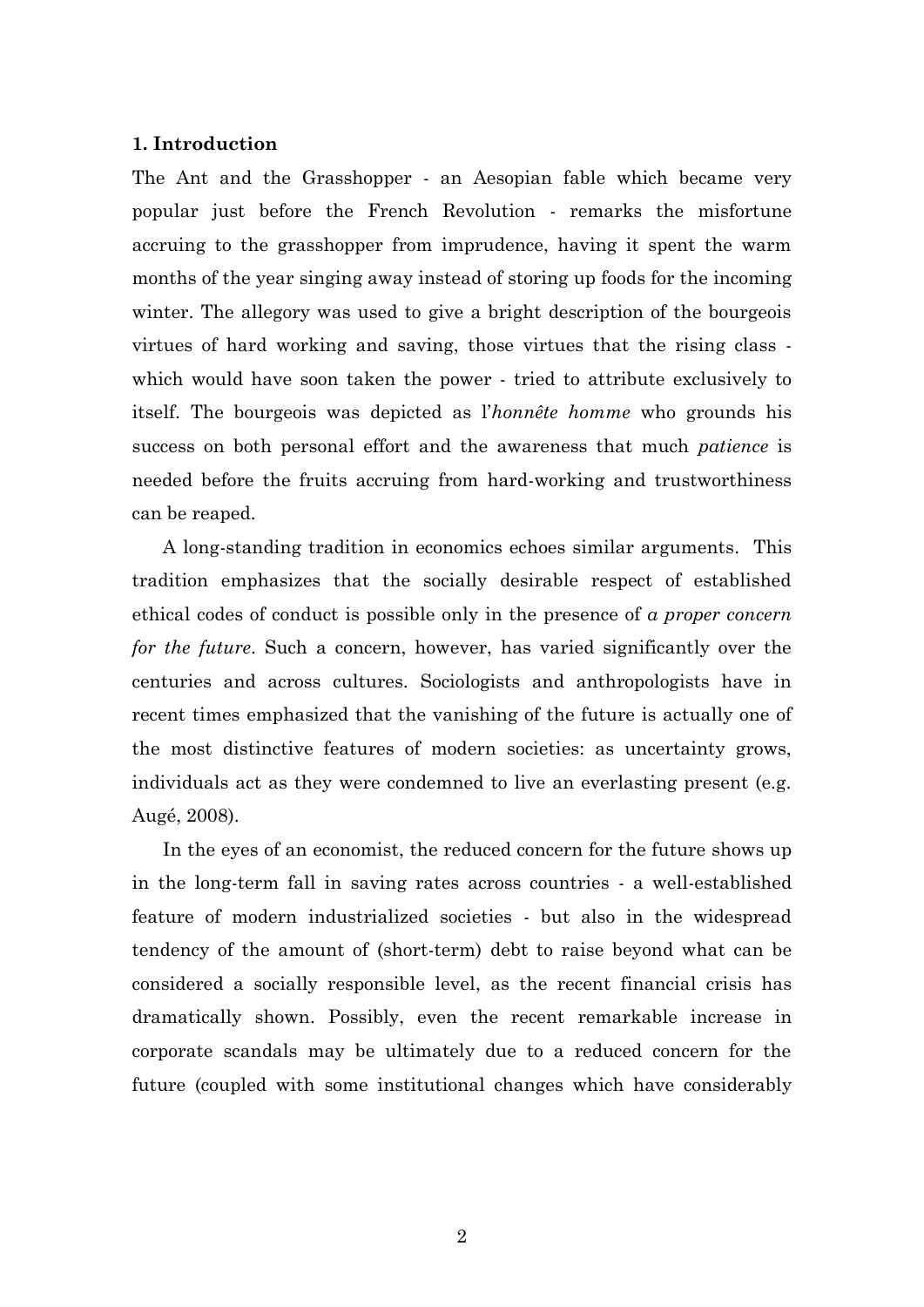affected the pay-off structure faced by managers and entrepreneurs in modern economies)1.

In what follows, we test whether there are grounds to argue that a 'lifeis-now'-perspective may be detrimental for societies, stimulating undesirable activities like delinquency and crime. Davis (1988) was the first to identify a *theoretical* link between crime and time preferences. In his words, this link finds an easy explanation in the fact that "the fruits of illegal activity…can be savoured *before* the costs of their acquisition must be paid" (Davis, 1988: 383). Hence, *ceteris paribus*, individuals who discount the future more heavily may be more prone to commit crimes.

The goal of this work is to provide a first empirical test to this theoretical prediction considering *aggregate* crime data on Italian regions from 2003 to 2007. As for the proxies for time preferences, we focus on four very different measures, all of which aggregate individual choices guided by idiosyncratic time preferences: *consumer credit*, which represents shortterm debt typically used by households to finance their consumption; *obesity,* which is linked to the intake of calories more than it is recommended by the consideration of future health; *marriage*, interpreted as an institution denoting the willingness of individuals to engage in stable relationships; *teenage pregnancy*, capturing the impatience of individuals for having sexual adult experiences. All these variables show clear trends in recent decades. The widespread tendency of both the amount of short-term debt and the number of obese people to increase, as well as the reduction in the willingness to engage in stable relationships, are common features of western industrialized countries, all of which may be (at least partly) related to time preferences.

 $\overline{a}$ 

<sup>&</sup>lt;sup>1</sup> Beraldo and Turati (2011) discuss several institutional changes that may have shortened the agents' time horizon. There are reasons to believe, for example, that contracts designed to provide professional managers adequate monetary incentives in order to align their objectives with those of the firms' owners may have led managers to maximise short term gains instead of long-term profits.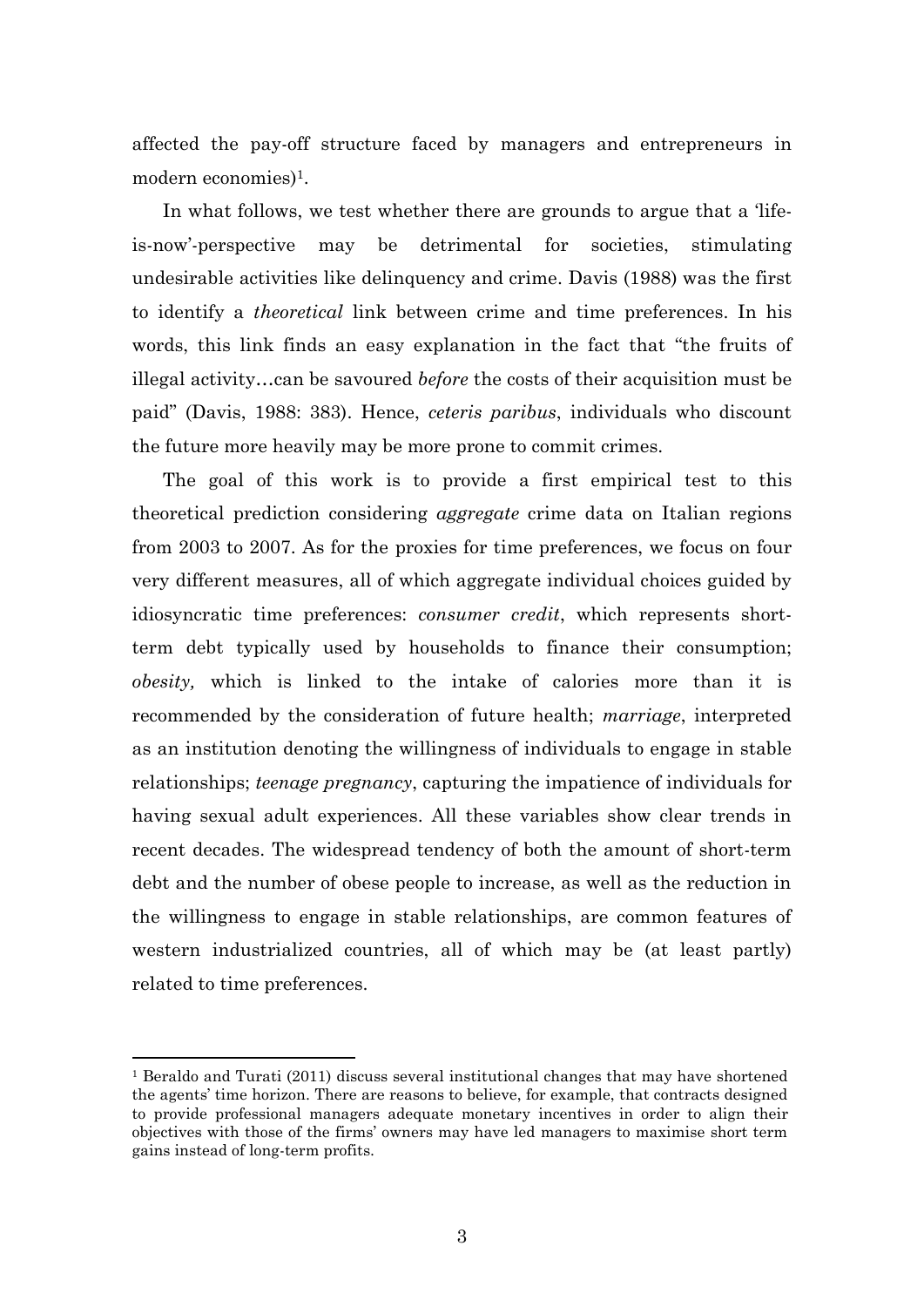Controlling for the factors highlighted by the literature on the determinants of crime, adding to the model also time and regional fixed effects, and clustering standard error to account for both serial and panel correlations, our results basically provide support to the 'Davis' hypothesis' for property crimes, while for violent crimes there seems to be less evidence - at the aggregate level - that these are higher where people discount the future more heavily. Moreover, there is no evidence of a reverse effect from crime to time preferences at this aggregate level.

The remainder of the paper is organized as follows. In Section 2 we briefly describe the theoretical model due to Davis (1988). In Section 3 we illustrate our empirical strategy and our data. Results are discussed in Section 4. Section 5 concludes.

# **2. The theoretical framework: time discounting and attitude to crime**

Following Davis (1988), let us consider an individual contemplating illegal activity. If undetected she will get an income  $U(\sigma)$ , where  $\sigma$  is the rate at which offences are committed. Suppose that the individual sees the future as split in two sub-periods: in the first sub-period she enjoys the fruits of illegal activity; in the second one she is possibly detected and punished. The individual does not know exactly when detection will occur. However, as soon as she is detected, a fine *F* must be paid, and - from then on - only an income *Y* accruing from some legal activity may be earned. Over an infinite time horizon, the expected present value of future income, accruing from both legal and illegal activity can be expressed as:

$$
V(\sigma) = \int_{0}^{\infty} \{ U(\sigma)[1 - G(t)] + YG(t) - Fg(t) \} e^{-rt} dt
$$
 (1)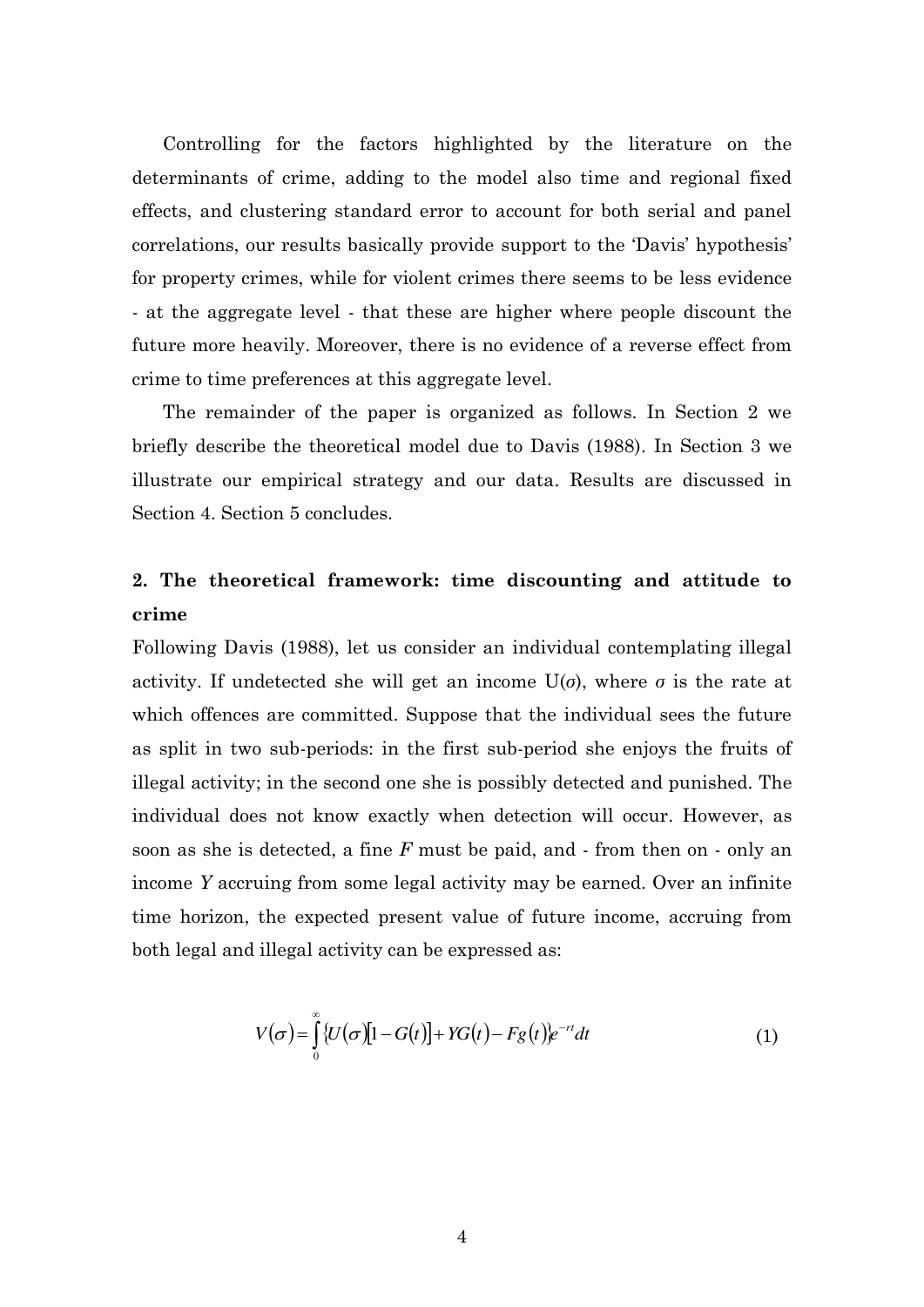where  $g(.)$  is the probability density function of the time of detection,  $G(.)$  is the cumulative of  $g(.)$  and  $r$  is the individual discount rate, which summarise here the way individuals discount the future.

Let us now consider the probability of being detected within some small interval in the neighbourhood of *t*, *P*(.), after having breached the law up to *t*. Assuming that the chances of being detected depend only on the offence rate at *t* and on the level of enforcement *E*, this can be written as:

$$
P(\sigma, E) = \frac{g(t)}{1 - G(t)}
$$
\n(2)

The individual choice problem is that of maximizing (1) subject to (2). This optimal control problem is greatly simplified by the fact that *P*(*σ*, *E*) is independent from time. With an infinite time horizon this implies *σ* to be constant, hence (2) can be written as a linear differential equation which can be substituted into (1). Integrating yields a reformulation of the objective of the agent, which is choosing *σ* such as to maximize:

$$
V(\sigma, E) = \frac{U(\sigma) - Y - P(\sigma, E)F}{r + P(\sigma, E)} + \frac{Y}{r}
$$
\n(3)

The numerator of the first term on the right-hand side of (3) represents the expected gains from crime (e.g., Becker, 1968); the denominator is the rate at which these gains are discounted. It is worth noticing that the effective discount rate is composed by the agent's usual time preference plus the probability of being detected. Therefore, the rate at which offences are committed, σ, determines both the expected income from crime and the rate at which such income is discounted.

The first order condition for a maximum,  $\partial V(\sigma, E)/\partial \sigma = 0$ , imposes that the usual condition of equating marginal costs and benefits must be satisfied in order for the choice of *σ* to be optimal. Some comparative statics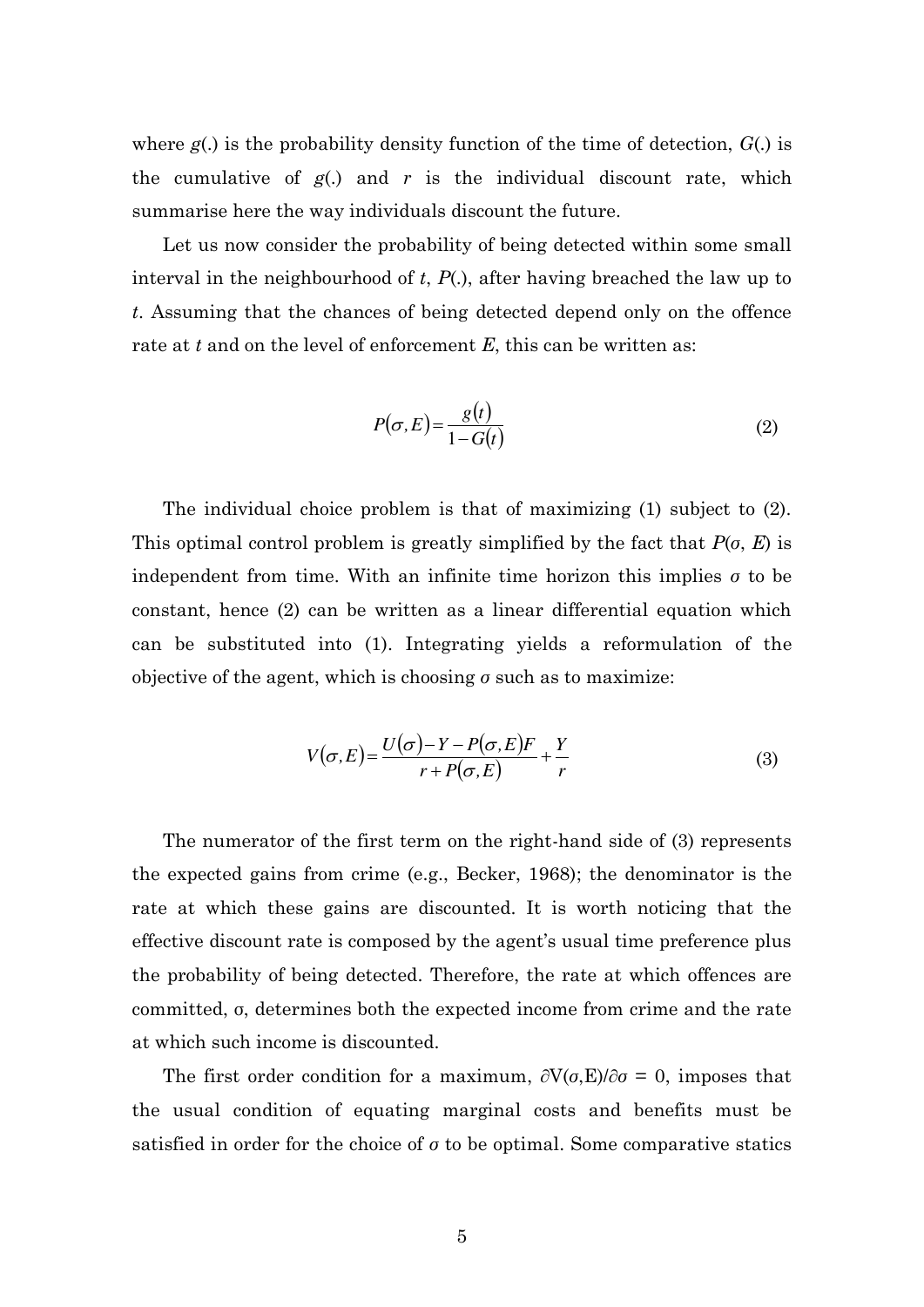then reveals that  $\partial \sigma / \partial r > 0$ : that is, agents with higher discount rates will be more likely to commit crime, or, in other words, the amount of crime committed by different individuals can be explained by their attitudes toward the future. This is the theoretical prediction we aim at testing in the remainder of the paper.

#### **3. The empirical strategy**

#### *3.1. An aggregate model of regional crime rates*

We test the theoretical prediction briefly presented above by considering Italian regional data over the period 2003-2007. Since we use here aggregate data starting from an individual choice problem, we need to discuss aggregation issues before moving to our empirical analysis (e.g., Blundell and Stoker, 2005; Durlauf et al., 2008 and 2010). A standard representation of the individual expected utility associated with the choice of committing crime, which can be interpreted as a (linear) empirical counterpart of Eq. (3) above, is:

$$
u_{ii}(\sigma_{ii}) = r_{ii}\phi\sigma_{ii} + X_{ii}\gamma\sigma_{ii} + Z_{ii}\beta\sigma_{ii} + \xi_{ii}\sigma_{ii} + \varepsilon_{ii}\sigma_{ii}
$$
 (4)

where  $\sigma$  = {0, 1} is an indicator for having (1) or not (0) committed crime; *r* is the individual discount rate; *X* and *Z* are, respectively, individual (index *i*) and region (index *l*) specific observable variables emphasized by the scientific literature on the determinants of crime;  $\xi$  and  $\varepsilon$  are individual and region specific unobservables; finally,  $\phi$ ,  $\gamma$ , and  $\beta$  are (unknown) parameters describing preferences. Following Durlauf et al. (2008), we make the following assumptions to restrict the nature of unobserved heterogeneity:

A.1. 
$$
E[\varepsilon_{it}(1) - \varepsilon_{it}(0)] = 0
$$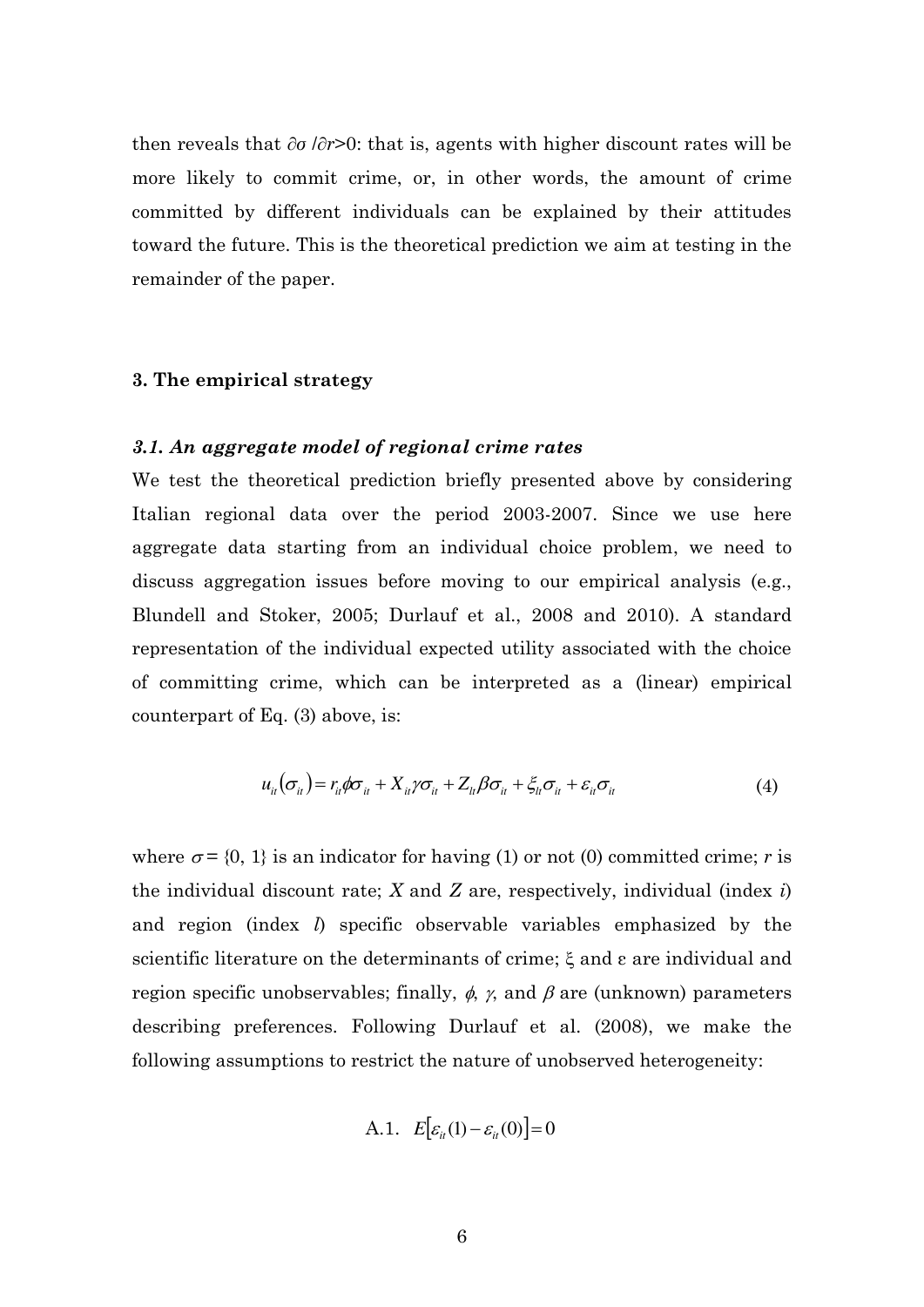A.2. 
$$
[\xi_{tt}(1) - \xi_{tt}(0)]
$$
 is independent of  $[\varepsilon_{tt}(1) - \varepsilon_{tt}(0)]$   
A.3.  $[\varepsilon_{tt}(1) - \varepsilon_{tt}(0)]$  is independent of *r*, *X* and *Z*.

The *i*-th individual will commit crime if and only if  $[u_{it}(1) - u_{it}(0)]$  is (strictly) positive, which implies:

$$
r_{it}\phi + X_{it}\gamma + Z_{it}\beta + [\xi_{it}(1) - \xi_{it}(0)] + [\varepsilon_{it}(1) - \varepsilon_{it}(0)] > 0
$$
\n(5)

or:

$$
r_{\scriptscriptstyle it} \phi + X_{\scriptscriptstyle it} \gamma + Z_{\scriptscriptstyle it} \beta + \left[ \xi_{\scriptscriptstyle it}(1) - \xi_{\scriptscriptstyle it}(0) \right] > \left[ \varepsilon_{\scriptscriptstyle it}(0) - \varepsilon_{\scriptscriptstyle it}(1) \right] \tag{6}
$$

Eq. (6) makes clear that, conditional on *r*, *X*, *Z*, and  $\left[\xi_u(1) - \xi_u(0)\right]$ , individual choices are stochastic. Let us denote by *Ait* the cumulative distribution function of  $[\varepsilon_{ii}(0) - \varepsilon_{ii}(1)]$ ; the probability to commit a crime can then be written as:

$$
Pr(\sigma_{it} = 1 | r_{it}, X_{it}, Z_{it}, \xi_{it}(1) - \xi_{it}(0)) = A_{it}(r_{it}\phi + X_{it}\gamma + Z_{it}\beta + \xi_{it}(1) - \xi_{it}(0))
$$
(7)

This (conditional) probability to commit crime at the individual level can then be aggregated to obtain the (expected) regional specific crime rate  $\Delta u$ .

$$
E(\Delta_{l_l} | F_{r_{l_l}}, F_{X_{l_l}}, Z_{l_l}, \xi_{l_l}(1) - \xi_{l_l}(0)) = \int A_{l_l}(r\phi + X\gamma + Z_{l_l}\beta + \xi_{l_l}(1) - \xi_{l_l}(0))dF_X
$$
 (8)

where *Fr* and *FX* are the empirical distribution functions in the l-th region of the discount rates and the individual controls *X*. Further assuming that the probability density function of  $[\varepsilon_{ii}(0) - \varepsilon_{ii}(1)]$ :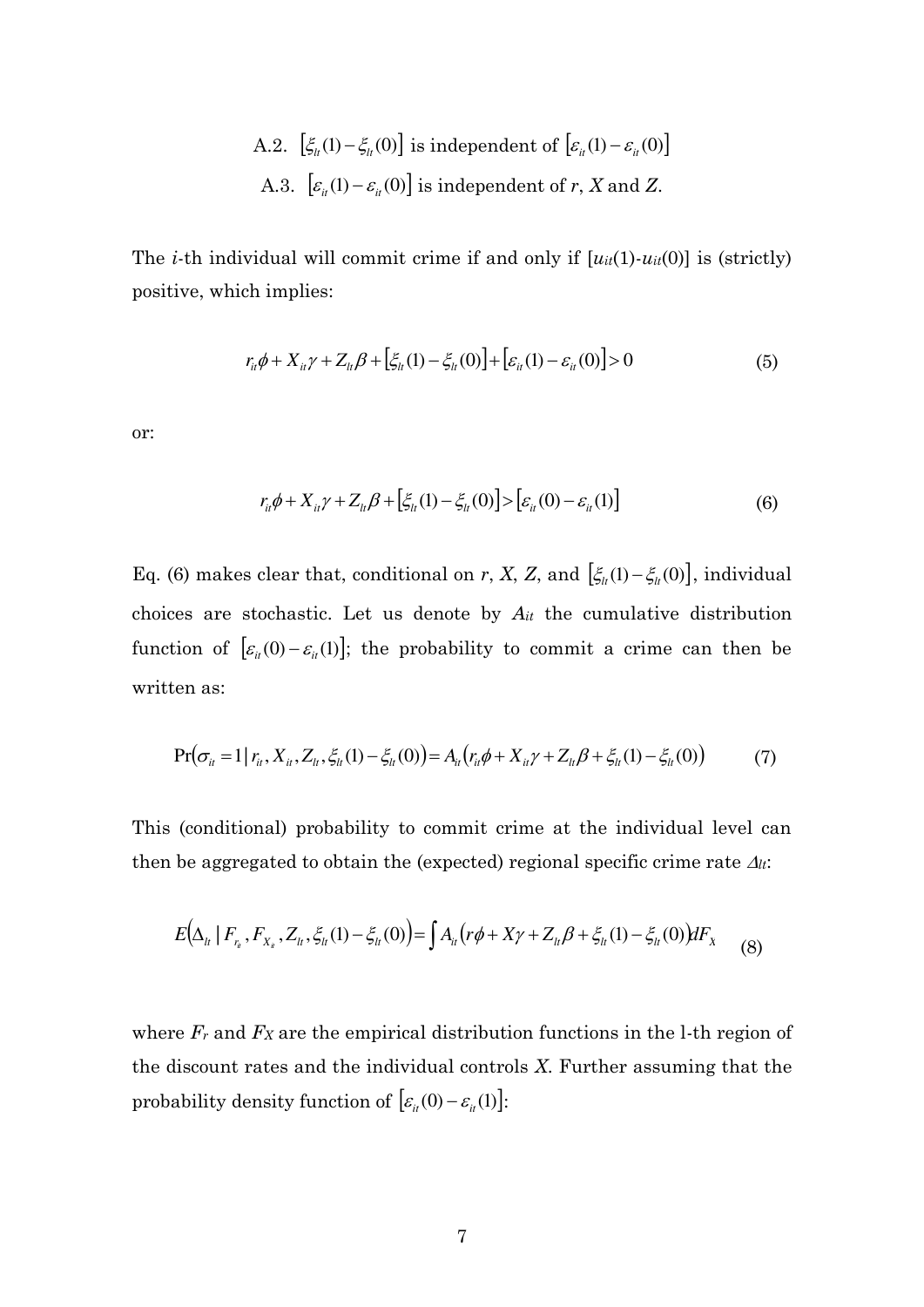#### A.4. *dAit* follows a uniform distribution

we can derive the following linear regression model, which is our estimating equation to be tested below:

$$
\Delta_{lt} = \overline{r}_{lt} \phi + \overline{X}_{lt} \gamma + Z_{lt} \beta + \xi_{lt}(1) - \xi_{lt}(0) + \mathcal{G}_{lt}
$$
\n(9)

where  $\bar{r}_{lt}$  and  $\bar{X}_{lt}$  are the empirical means of the discount rates and the variables in X within the l-th region, and  $\mathcal{G}_{\mu}$  is the difference between realized and expected crime rates.

As for region specific crime rates  $\Delta_{lt}$ , we consider both (reported) *property crime* and *violent crime* as measured by the Italian National Institute of Statistics (ISTAT). In particular, the property crime rate is the number of property crimes (like thefts, robberies, frauds and burglaries) per 1,000 inhabitants. The violent crime rate is the number of violent crimes (like rapes, homicides, kidnappings and injuries) per 10,000 inhabitants. Main descriptive statistics for these variables are in the Appendix. Over our five years period, the average property crime rate is 22 per 1,000 inhabitants, while the violent crime rate is about 16 per 10,000 inhabitants. Both variables show a clear increasing trend: from 20 to 23 per 1,000 inhabitants for property crimes, and from 11 to 18 per 10,000 inhabitants for violent crimes. Both variables also show a clear geographical variability: property crimes are 28 per 1,000 people in the North-Western part of the country, and drop to 15 per 1,000 in the South; violent crimes are instead 17.8 per 10,000 inhabitants in the North-West, and 13.8 in North-Eastern regions. From table 1, it emerges a positive and statistically significant linear correlation between the two types of crime  $(r = 0.3669; p-value=0.0002)$ .

Before moving further it is worth noticing that  $-$  as the previous discussion make clear – we need a number of assumptions for model in Eq. (9) to be an adequate representation of the aggregate behaviour of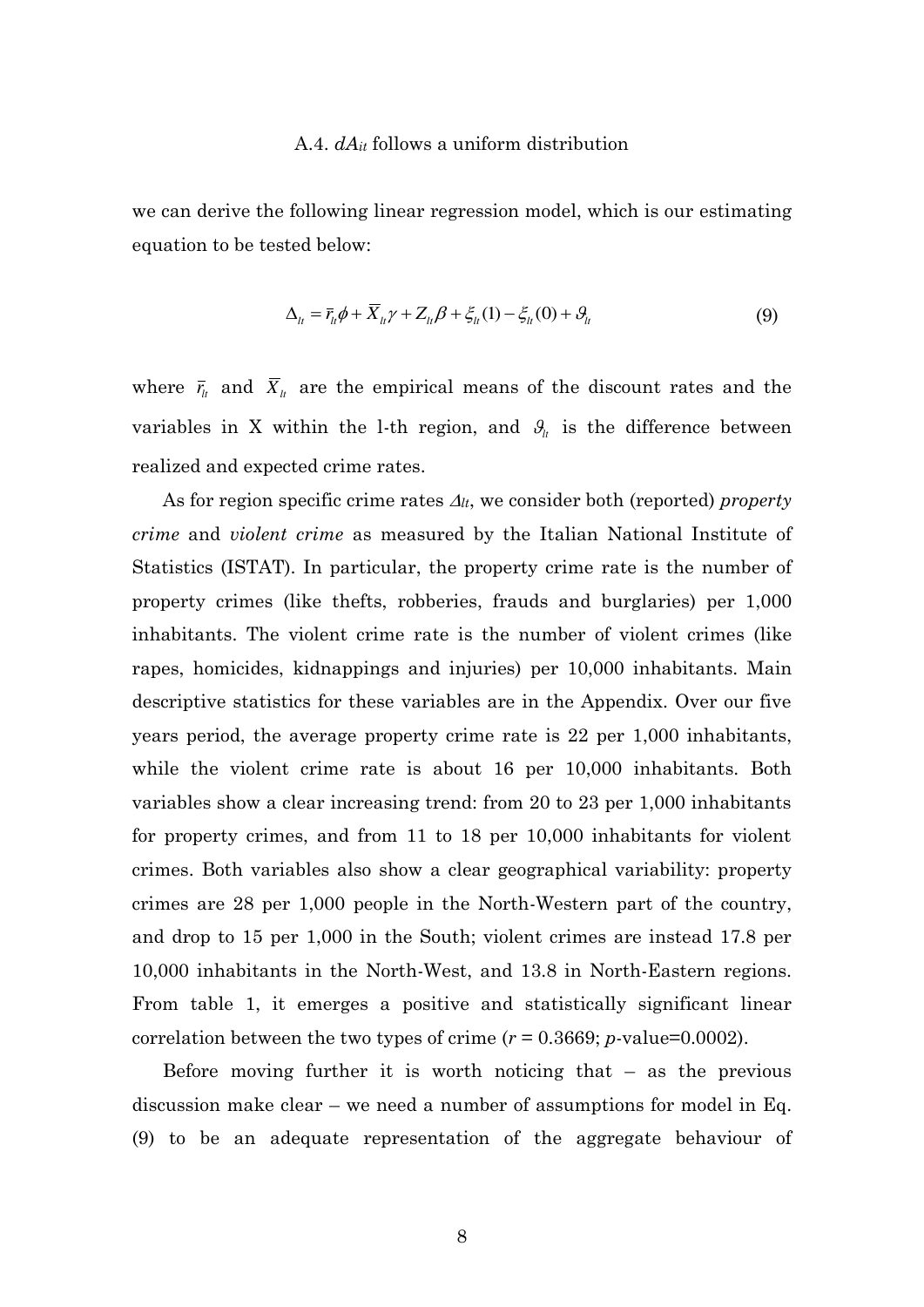individuals located in different regions. For instance, as highlighted by Durlauf et al. (2008), there is no reason for the orthogonality assumptions to hold. Hence, this means that most (if not all) estimated coefficients will be biased, and one cannot make a correct *causal* inference. Moreover, as we discuss below, this problem is exacerbated here by the fact that we can measure *only imprecisely* the average discount rate. We do our best to account for both unobserved heterogeneity at the regional as well as year level considering regional and year fixed effects in all our specifications, and to account for serial and panel correlation. However, our estimates below must cautiously be interpreted as the search for robust *ceteris paribus*  correlations.

#### *3.2. Proxying time preferences*

Time preferences are usually measured at the individual level via experiments or surveys, proposing individuals a number of alternative choices, and asking for preferences of having a (discounted) amount of money now or the whole amount some time later in the future (see, e.g., recent contributions by Andreoni and Sprenger, 2012; Meier and Sprenger, 2011a, b). Varying both the discount rate for computing the present value and the time interval, researchers are able to elicit individual time preferences, and separate these from risk attitudes. But here we consider *aggregate* crime data, and the main challenge for our analysis is to find proxies for the time preferences at this aggregate level.

We consider four different proxies, all of which are certainly *related* to individual time preferences, but can only capture *loosely* the discount rate at the aggregate level: (i) the *consumer credit share* as the ratio between the amount of consumer credit and the total amount of loans to households; (ii) the share of obese people (*obesity rate*); (iii) the *marriage rate* as the number of marriages per 1000 individuals; (iv) the *teenage pregnancy rate* as the share of children born from teenage mothers. All these proxies aggregate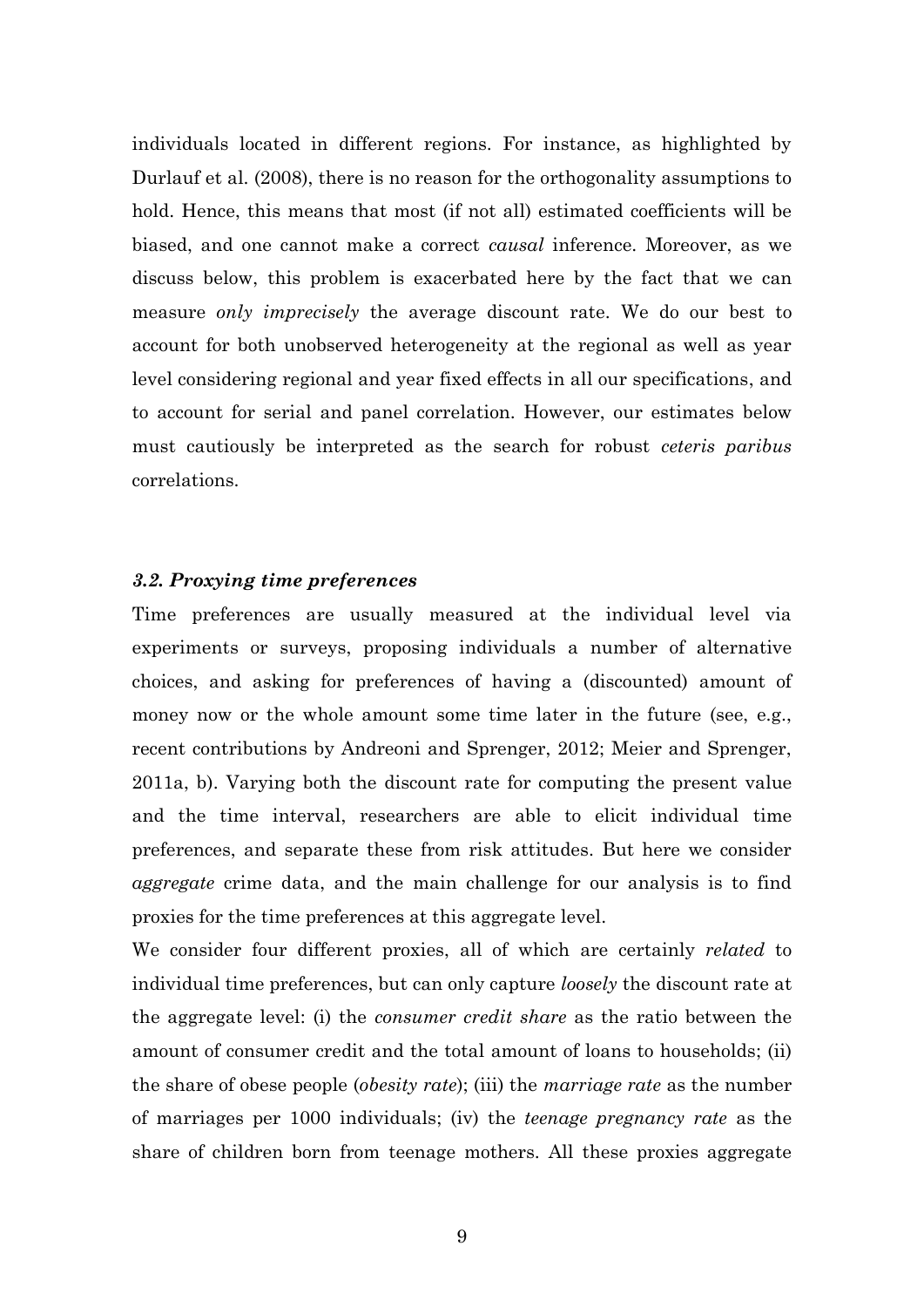choice variables at the individual level which are shown by the literature to be influenced by idiosyncratic time preferences (the demand of a short term loan, the intake of excess calories, the decision to get married, the choice of having unprotected sex), but are also clearly influenced by other variables (for instance, loan supply in the case of consumer credit). More precisely, considering Eq. (9), instead of having a direct measure for the empirical mean of the discount rates  $\bar{r}_{\mu}$ , we do have empirical means of four different choice variables *Ψ* for which the (individual) discount rate plays a crucial role, i.e.  $\Psi(r_h)$ . We now briefly discuss each of these variables in turn.

*Consumer credit share.* The consumer credit share is probably the most intuitive of such proxies for time preferences. It measures consumer credit standardized by the total amount of loans supplied to households. Consumer credit is a typical form of short-term debt, whereas total loans include, for instance, mortgages, that are typical long-term debts. According to the definition provided by the Bank of Italy in its official statistics, 'consumer credit' includes only short-term debts commonly financing the purchase of consumer goods, like - for instance - holidays or small appliances. At the individual level, the higher the discount rate - hence the lower the utility attached to future consumption - the higher the willingness to ask for shortterm loans to increase current consumption. Considering US data on credit card borrowing, Meier and Sprenger (2011a) shows that present-biased individuals (i.e., individuals who show a particular desire for immediate consumption) are indeed more indebted, hence providing evidence of a strong correlation between time preferences and consumer credit2. At the aggregate level, then, a higher share of consumer credit is informative of a larger share of individuals with a higher discount rate.

 $\overline{a}$ 

<sup>2</sup> Unfortunately, no studies are available on Italian data. However, descriptive evidence taken from the 2004 Bank of Italy Survey on Household, Income and Wealth (SHIW) provide further support to the correlation between time preferences and consumer credit. See Beraldo et al. (2012) for additional details on this point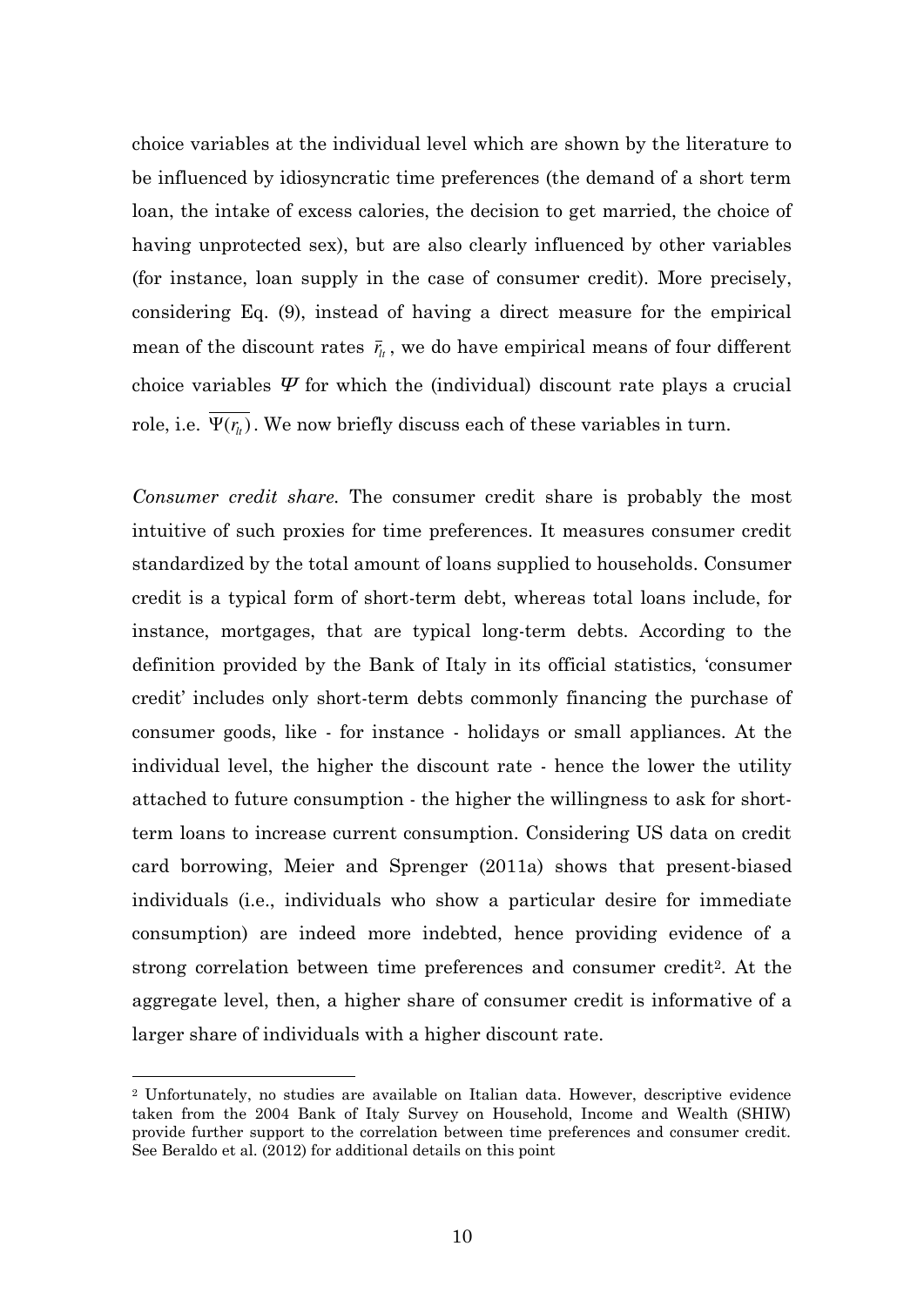Of course, the (realized) share of consumer credit does not depend *only* on the time preferences of individuals. On the demand side, considering European data, Magri et al. (2011) show that this type of short-term debt is primarily used both by larger households with youngest and well educated heads, and by poorer households. Delinquencies (i.e., problems in repaying consumer credit) are more frequent among poor households, and more common for the unemployed relative to other positions. This means that we need to control – in our analysis – also for the age structure of the population, the share of poor households, and the unemployment rate. Yet, these variables are also relevant as explanatory variables for the crime rates. On the supply side, as the realized consumer credit share depends also on the credit availability at the regional level, we also augment our model with controls like the number of bank branches and year fixed effects, to account for the likely impact of the general economic situation.

*Obesity rate.* The second proxy for time preferences is the share of obese people out of the total population. Following international standards, obese people are defined according to their Body Mass Index (i.e., BMI  $\geq$  30). As suggested for instance by Borghans and Golsteyn (2006), the link between BMI and the individual discount rate can be traced by considering the immediate gratification of eating and the future effects of over-eating, both in terms of physical appearance and – most importantly – in terms of reduced health. Again, the higher the discount rate, the lower the utility attached to future health, hence the higher the food intake in the current period, which is likely to increase BMI3. At the aggregate level, then, a higher share of obese people is informative of a larger share of individuals with a higher discount rate.

As before for consumer credit, the available empirical evidence highlights an association between BMI and some measures of time preferences at the

 $\overline{a}$ 

<sup>3</sup> A similar explanation has been provided about smokers. Yamane et al. (2013) show that smokers are more impatient than non-smokers.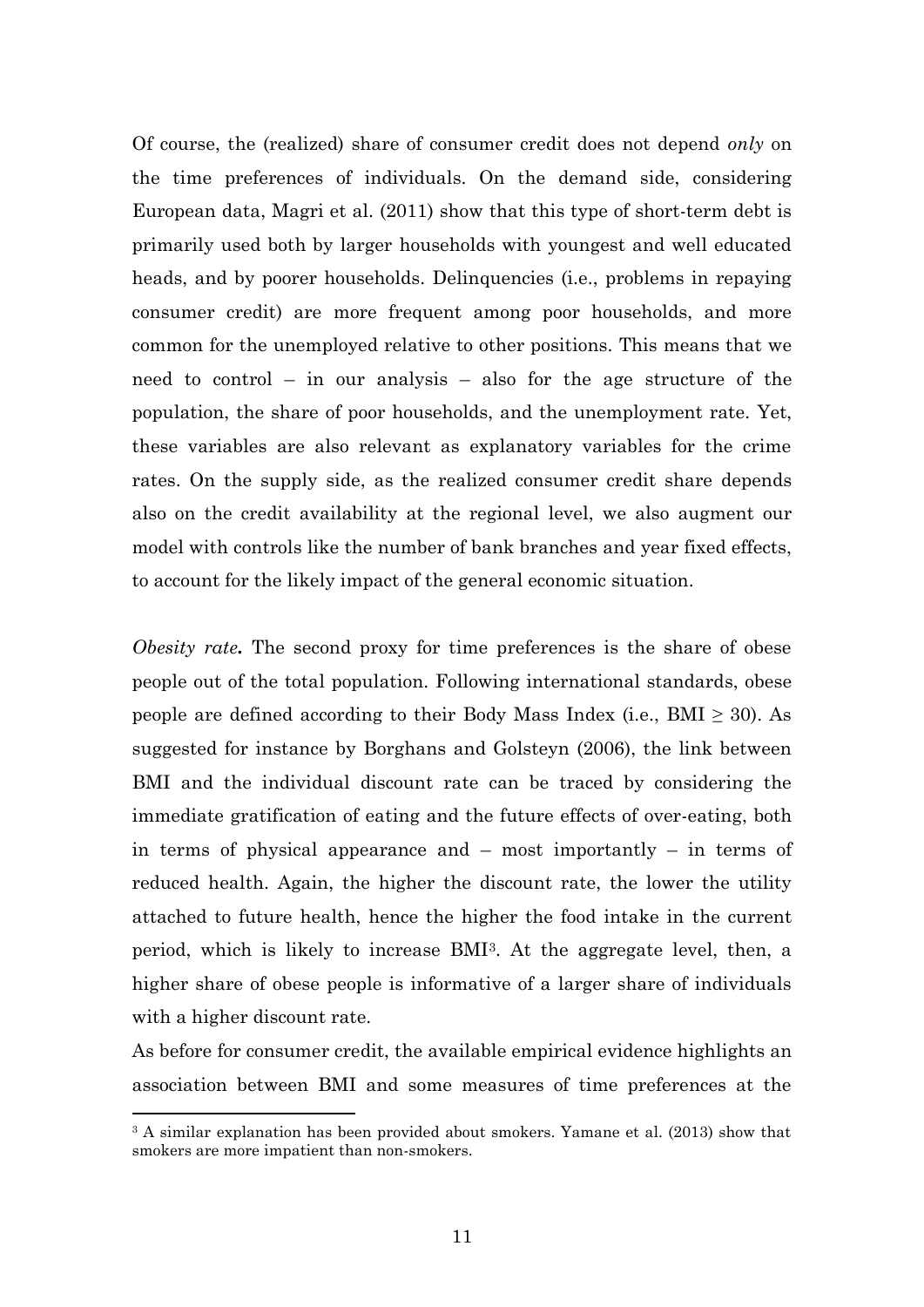individual level, although time preferences alone are not able to give a complete account of the sharp increase in the number of obese people observed in many countries (e.g., Borghans and Golsteyn, 2006; Daly et al., 2009). Education is likely to play a role, as well as poverty, age, marital status, and regional cultural factors. We do then take into account also these additional covariates in our empirical exercise below. Notice that obesity has been already studied in relationship with crime, with mixed results. For instance, Price (2009) finds that obesity increases crime, whereas Kalist and Siahaan (2013) find likelihood of being arrested to be lower for obese people.

*Marriage rate.* The third proxy for time preferences is the marriage rate, defined as the number of marriages per 1,000 individuals. Our claim is that time preferences may be expected to influence also the decision to get married; in particular, more patient individuals should be more likely to enter in long term relationships. Indeed, Compton (2009) discusses the correlation between heterogeneity in time preferences and marriage stability, finding some evidence to support the idea that more patient individuals are less likely to divorce. Grounding on this finding, we should expect a negative correlation between marriage rates and crime: *ceteris paribus*, the higher the discount rate, the lower the utility attached to the future, hence the willingness to enter long term relationships.

However, such prediction is not unchallenged. Historical decline in marriage rates across industrialized countries and the change in marriage customs have been extensively discussed, for example, by Akerlof (1998) and Stevenson and Wolfers (2007). In particular Akerlof (1998) also examines the impact of these changes on society at large, arguing that the observed widespread delay in settling down is likely to cause more crime and more substance abuses with adverse effects upon the subsequent generations, establishing a direct link between marriage customs and crime. Yet, this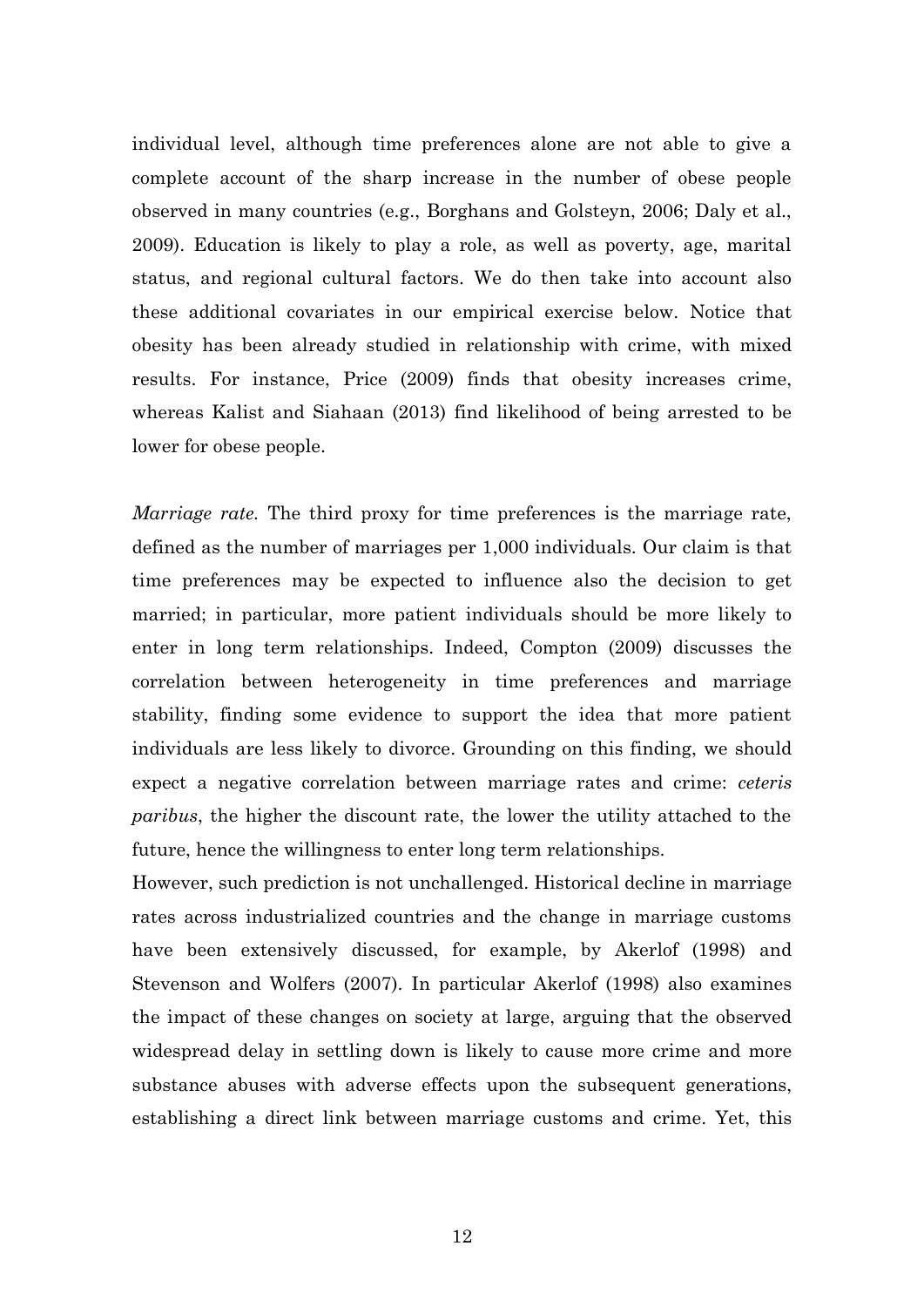implies the need to control for the share of single in our empirical analysis below.

*Teenage Pregnancy Rate.* The fourth proxy for time preferences is the number of children per 1,000 newborn from a mother who is less than 18 years old. Also for this proxy, there is evidence of a link with time preferences. For instance, Chesson et al. (2006) find that risky sexualbehaviour-indicators (such as 'having sex before age 16' and 'pregnancy status') are significantly associated with high discount rates. As before, we then expect a positive correlation between the share of teenage mothers and crime: *ceteris paribus*, the higher the discount rate, the lower the utility attached to the future, hence the higher the willingness to adopt risky sexual behaviours. Also in this case, other variables may be responsible for teenage pregnancy, like the level of education or regional cultural factors. We account for all these in what follows.

*Descriptive evidence.* Main descriptive statistics for all the four proxies are in the Appendix. Consumer credit as a share of total loans is 36 per cent over the five years period, and it trends upward from 35 to 39.6 per cent. Regional differences are also clear: the share is the highest in the Italian *Mezzogiorno* (about 47 per cent), and lowest in the North-Eastern part of the country (about 23 per cent). Obese are 9.9 per cent out of the whole population, but their share is slowly rising, from 9.2 to 10.2 per cent. Regional variability points to the highest share in the South (almost 11 per cent) and to the lowest in the North-Western area (8.5 per cent). As for the marriage rate, the national average is 4.17 per 1,000 people, but the trend is decreasing in this case, from 4.38 to 3.99 per 1,000. Also regional variation goes in the opposite direction with respect to the previous two proxies: the highest share is registered for the *Mezzogiorno*, while the lowest for the North-East (4.5 vs 3.7 per 1,000, respectively). Finally, the share of teenage mothers is 37 per 1,000 newborn in Italy, with a reducing trend from more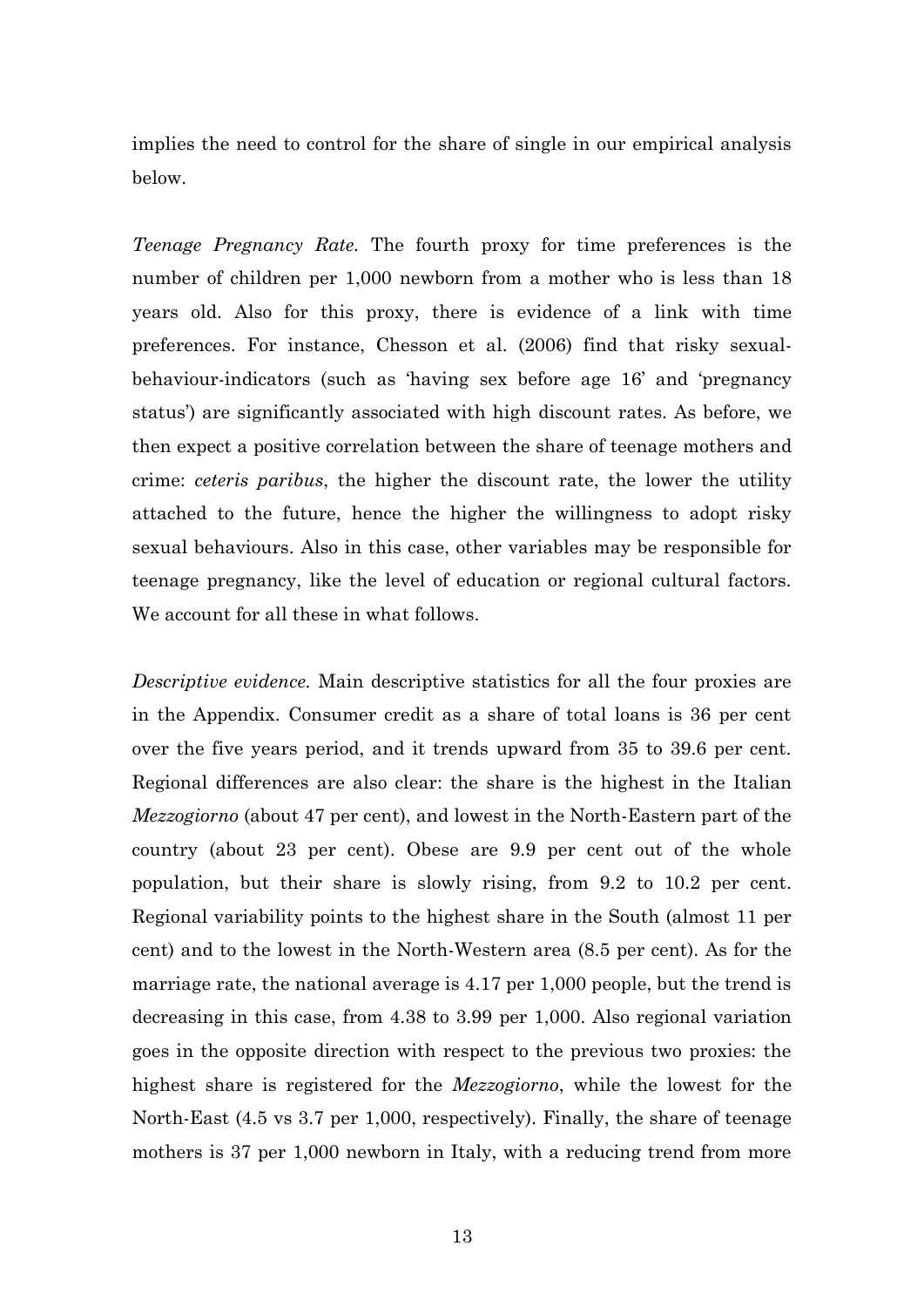than 39 to about 35. As for the first two proxies, Southern regions record by far the highest share (56 per 1,000 newborn), while North-Western regions show the lowest one (22.5). To sum up, taken at face value, all but one of our proxies (the share of teenage pregnancy) suggest that the aggregate discount rate has effectively increased in Italian regions in recent years. Moreover, all but one of our proxies (the marriage rate) suggest that the Italian *Mezzogiorno* represents the area of the country where the aggregate discount rate is the highest.

Interestingly, the four proxies are all negatively associated with the property crime rate and all positively associated with the violent crime rate, with most of the correlations that are also statistically significant. Furthermore, the four proxies are all positively (and significantly) correlated among themselves, with the strongest (linear) association between the marriage rate and the share of teenage pregnancy. Clearly enough, this suggests that  $-$  at least in some part of the country  $-$  the decision to get married is not only influenced by time preferences, but it takes shape in the presence of a unplanned pregnancy. We will account for cultural differences in the empirical analysis below, both by considering regional fixed effects and by differentiating the impact of our time preferences proxies across country macro-areas.

## [TABLE 1 ABOUT HERE]

#### *3.3. Additional controls for crime and time preferences proxies*

As covariates, we consider a number of variables that the economic literature on crime deems to be important. Descriptive statistics, sources, and definitions of all these covariates are in the Appendix.

We measure *current economic opportunities* by including lagged *GDP per capita* and two different measures of the unemployment rate, such as the

14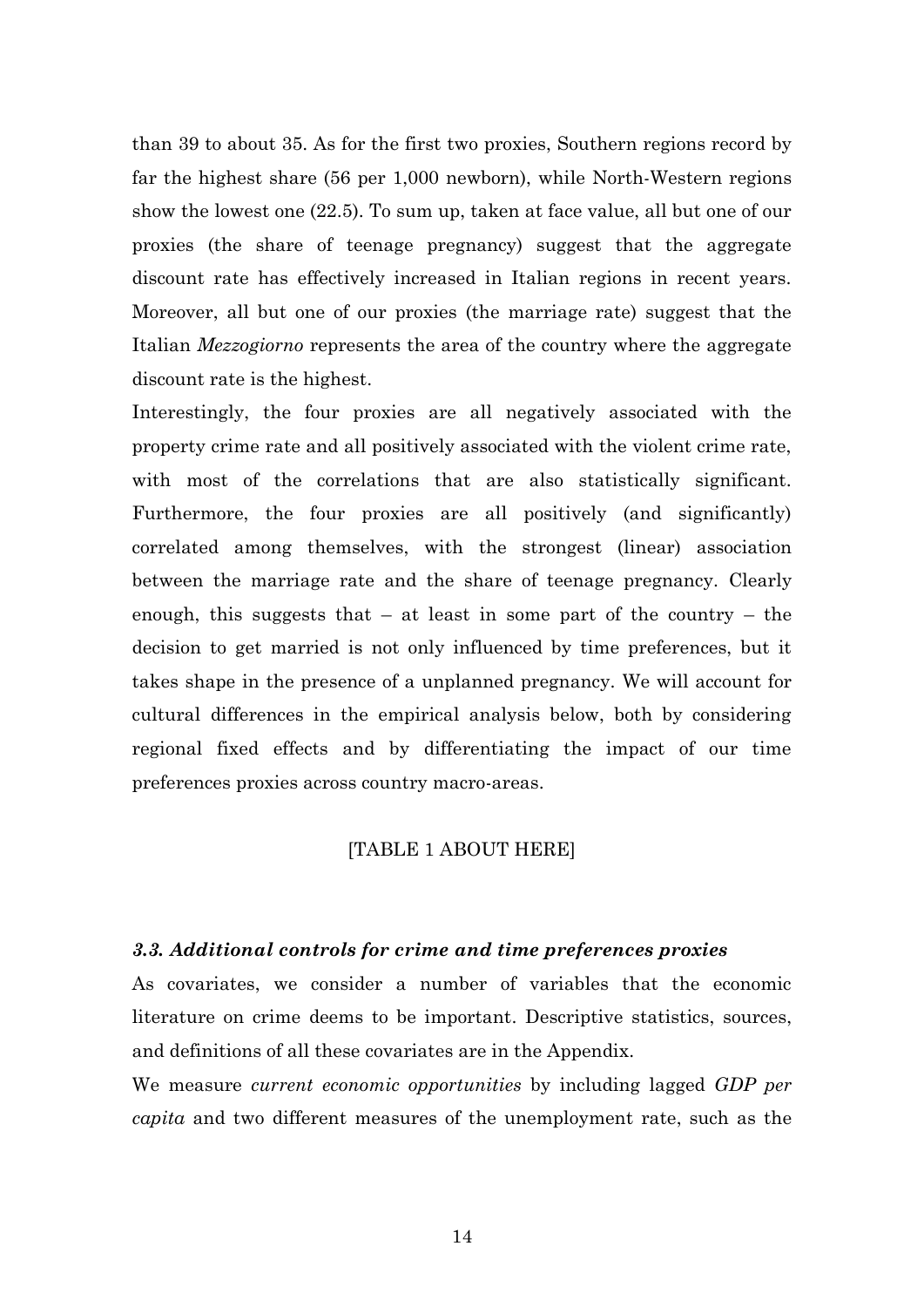*long-term unemployment rate* and the *youth unemployment rate*4. GDP has been proved to be significantly related to crime in the Italian case (e.g., Caruso, 2011; Scorcu and Cellini, 1998; Marselli, 1997). However, its impact on crime is not perfectly predictable. On the one hand, taking income per capita as a measure of economic opportunities, one can expect that where GDP is higher, the tendency to commit crime should be lower. On the other hand, where GDP per capita is higher, opportunities for crime are higher (especially so for property crime). We also control for the *share of immigrants* out of the total population, which is correlated with - according to Bianchi et al. (2012) - with the incidence of property crimes.

With regard to unemployment, some theoretical studies predict a positive association between crime and unemployment, as the latter is considered a variable reliably capturing the 'opportunity cost' associated to crime (e.g., Freeman, 1999; Ehrlich, 1996, 1973). This hypothesis has found robust empirical evidence for property crime (e.g., Neumayer, 2005; Levitt, 2001; Britt, 1997; Reilly and Witt, 1996; Allen, 1996; Chiricos, 1987; Phillips and Votey, 1981; Sjoquist, 1973). On the contrary there is a strand of literature which interprets the level of unemployment as an indicator of 'social inactivity', and posits a negative relationship between crime and unemployment (e.g., Cantor and Land, 1985). According to this 'opportunity perspective', as unemployed are engaged in a reduced number of social interactions, their 'opportunities' for delinquency are reduced<sup>5</sup>. Evidence is available only for violent crime (e.g., Cotte Poveda, 2011; Saridakis 2004; Levitt, 2001; Entorf and Spengler, 2000, Britt, 1997). Since unemployment is likely to proxy also for income distribution (e.g., Brandolini et al., 2004), a

 $\overline{a}$ 

<sup>4</sup> Also for unemployment, we consider the one year lagged values of both rates, following the empirical strategy discussed in Allen (1996) and Levitt (2001). According to Carmichael and Ward (2001) and Fougère et al. (2009), youth unemployment is expected to increase crime. Caruso and Schneider (2011) emphasize the frustration and the political violence emerging in the presence of growing rates of youth unemployment.

<sup>&</sup>lt;sup>5</sup> The direct role of social interactions on crime is discussed, for instance, by Glaeser et al. (1996) and Zenou (2003). The evidence that social interactions impact more on certain types of crime is consistent with the literature on the 'opportunity perspective'.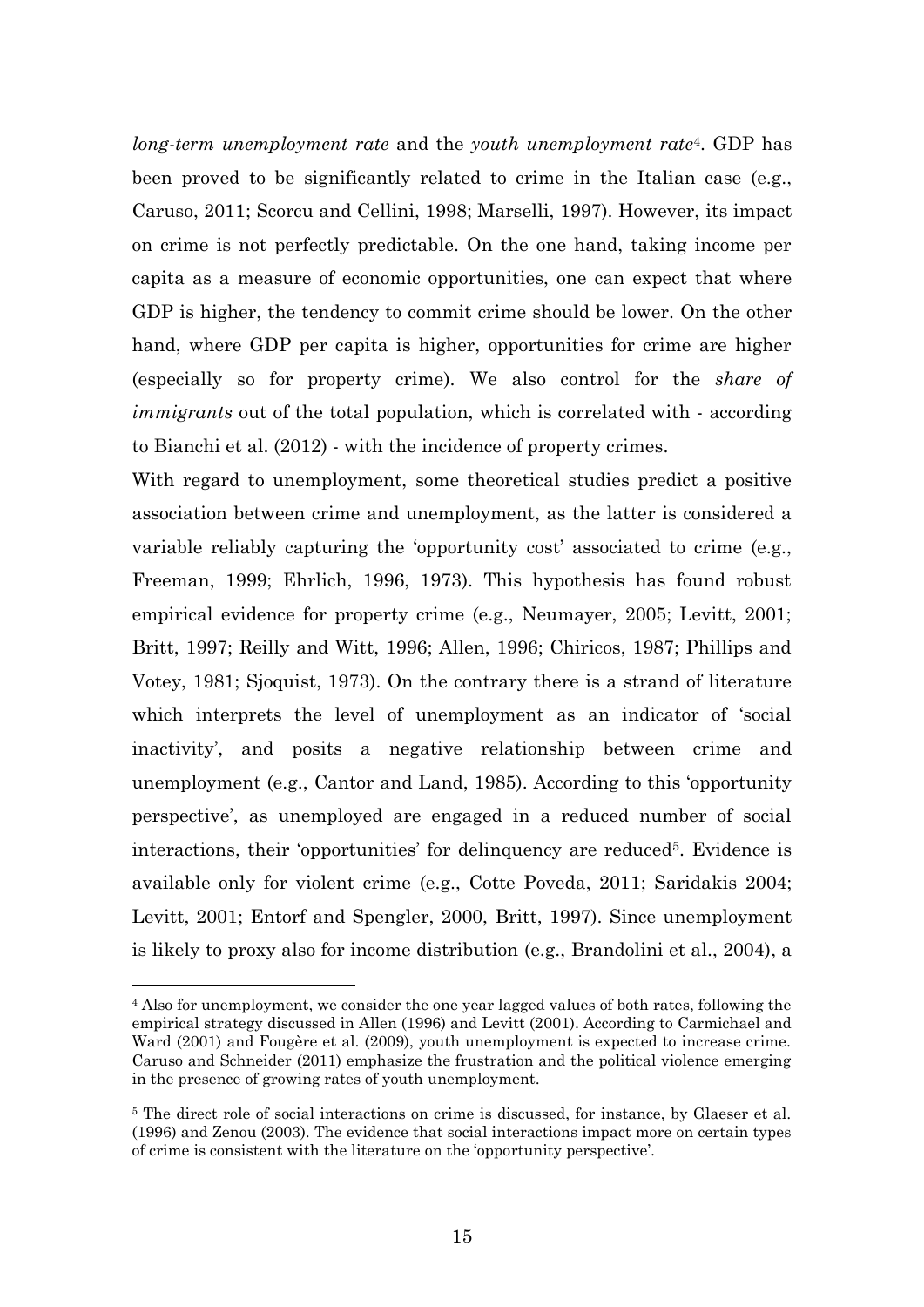further control in this direction is the *relative poverty index*. When considering the relationship between poverty and crime, we simply refer to the line of reasoning expounded above with respect to unemployment and current economic opportunities. Then, with regard to property crime we expect a positive correlation with crime rates whereas we may also expect a negative association with violent crime. The latter, in particular, is drawn from Mehlum et al. (2006).

Following Caruso (2009) we also control for *future economic opportunities* captured by means of two variables: *(gross) investments in manufacturing* and *patent intensity* (per 1,000,000 inhabitants). We then control also for the *number of bank branches at the regional level* which is also likely to interact with the share of consumer credit.

A number of studies highlight a negative correlation between *education* and crime, as education is expected to increase the returns of legitimate work and business, hence the opportunity costs of committing crime (e.g., Groot and van den Brink, 2010; Dills et al., 2008; Lochner and Moretti, 2004; Soares, 2004; Gould et al., 2002; Miron, 2001; Grogger, 1998). Then, we consider two measures for education: the *share of the population between 25 and 64 years old holding a high school diploma*, and the *share of the population between 20 and 24 years old holding a high school diploma*6. In fact, education can also indirectly affect crime via time preferences, since it impacts on the ability of individuals to figure out future scenarios (e.g., Borghans et al., 2008).

Eventually, we also consider regional *public expenditure in security*. Controlling for this variable is directly suggested by the model presented in Section 2: the probability of being detected is clearly affected by the amount of resources available to the Authorities to enforce legal rules, and – in turn - it affects the effective discount rate of each agent (see Eq. 3 above).

 $\overline{a}$ 

<sup>&</sup>lt;sup>6</sup> Notice that the two variables capture different cohorts of individuals. For the former, diploma was less likely and can really be thought as a signal for patience. On the contrary, for the latter, diploma is much more common, and those more patient would further improve their education enrolling in a university course.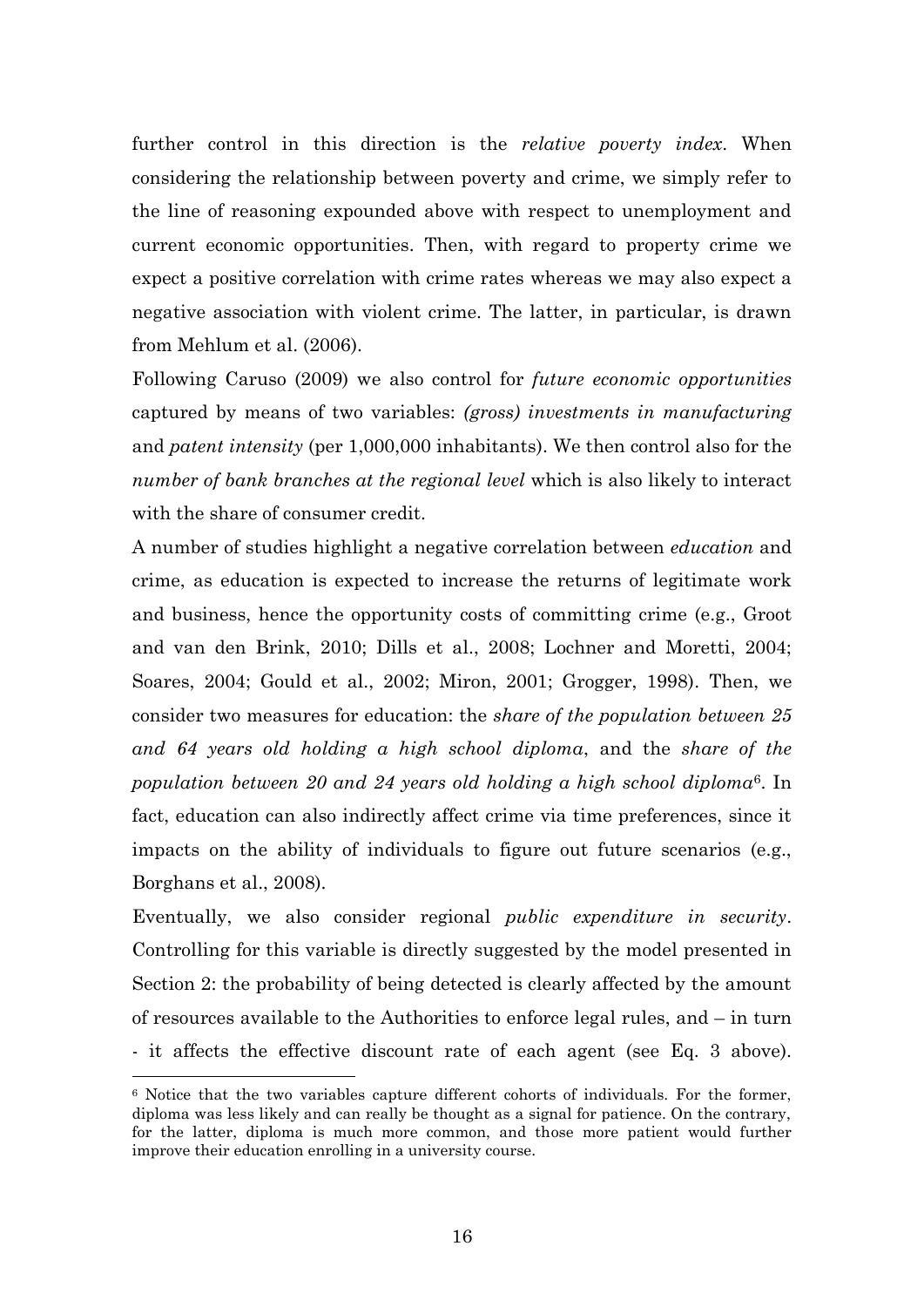However, one of the recurring issues raised in the literature is that any measure of deterrence might be really co-determined with crime. This can explain why, in the empirical literature, different measures of deterrence are not statistically significant or, quite frequently, even positively related to crime (e.g., Benson et al., 1994*a*,*b*; Cameron, 1988; Devine et al., 1988; Cloninger and Sartorius, 1979; Corman et al., 1987). To mitigate the problem of reverse causality, we consider the one-year lagged spending in security.

Another recurring question in the literature on crime is whether the *age structure* influences the level of crime. Results are not fully conclusive even if a positive association between younger males and violent crimes seems to emerge (see, among others, McCall et al., 2013; Phillips, 2006; Marvell and Carlisle, 1991; Steffensmeier et al, 1989). We then control for the *share of males 15-24 years old* and the *share of males 25-34 years old* out of the total population. We also control for marital status, in particular for being single, considering the *share of single households* (per 100 households), since this affects both the propensity to commit crimes and some of our proxies for time preferences (e.g., the marriage rate). Finally, we also control for *'social capital'*, which began to be investigated in recent literature (Akçomac and ter Weel, 2012; Loureiro et al.,2009; Lederman et al., 2002; Rosenfeld et al. 2001). As for Italy, Buonanno et al. (2009) study whether social capital reduces crime, considering provincial level variations in associational networks. They find that a standard deviation increase in association density is related, for example, with a reduction in car thefts by 13 percentage points. Here we sum up social capital considering another commonly adopted measure, namely the *ratio of volunteers in not-for-profit organizations out of the population*. Also in this case, to mitigate the reverse causality issue, we lagged the variable one year. We expect a negative correlation with crime rates.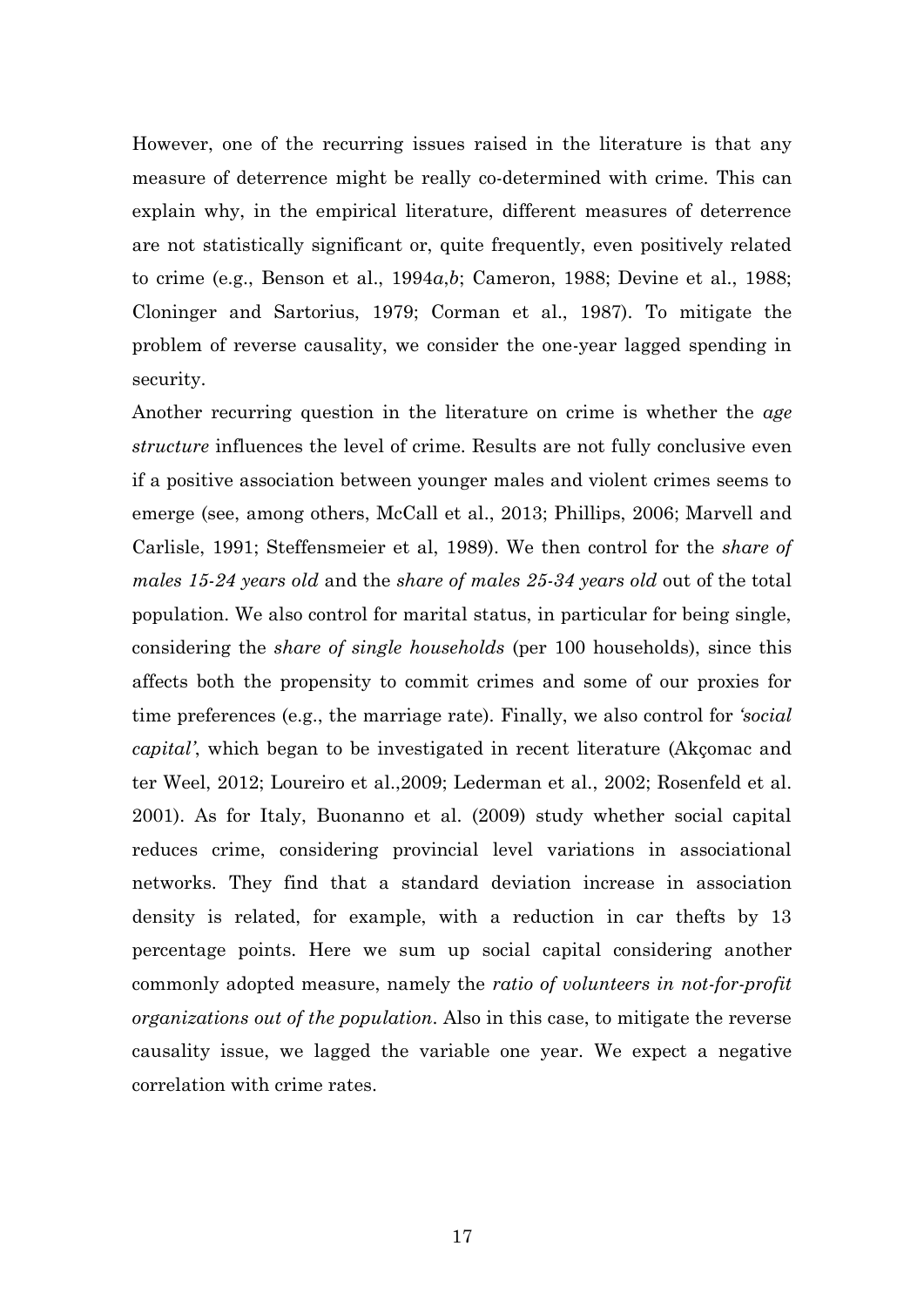#### **4. Results**

 $\overline{a}$ 

#### *4.1. Time preferences and crime*

We experiment with four different models for each of our proxies, entering all variables in logarithms. We included in all models regional and year fixed effects to control for unobserved heterogeneity across regions and time periods that cannot be captured by our covariates. We also account for serial and panel correlations by clustering standard errors for each region and each year, using the methodology proposed by Cameron et al. (2011). Results are in Table 2 for both property and violent crime7. For both types of crime we first estimated a very simple model including our proxies for time preferences, together with all the controls that the established literature indicates as important determinants of crime. We then interacted our time preferences proxies with macro-area dummies and a measure of resource distribution in each region. We are interested in coefficient  $\phi$  from Eq. (9); it captures the robust correlation between crime and our time preferences proxies. In the baseline model I, only the share of children born from teenage mothers is strongly and significantly associated with property crime among the proxies for time preferences. The other proxies do not appear to be significantly correlated with crime rates. However, according to descriptive statistics, there is a large variability across regions. Therefore, correlations could vary considerably across macro-areas. In order to capture such territorial asymmetries, we then introduce interactions between our measures of time preferences and territorial dummies.

Introducing interactions shows more significant coefficients, although not all with the expected sign (model II). While coefficients for teenage

<sup>7</sup> The complete tables are not included here for brevity but are available upon request from the authors. Notice that most coefficients of the additional controls are insignificant, likely because of the inclusion of time and regional fixed effects. However, when significant, covariates coefficients show the expected signs. In particular, significant coefficients emerge consistently only for the share of males 15-24 years old in the property crime equation and for the number of banks in the violent crime equation.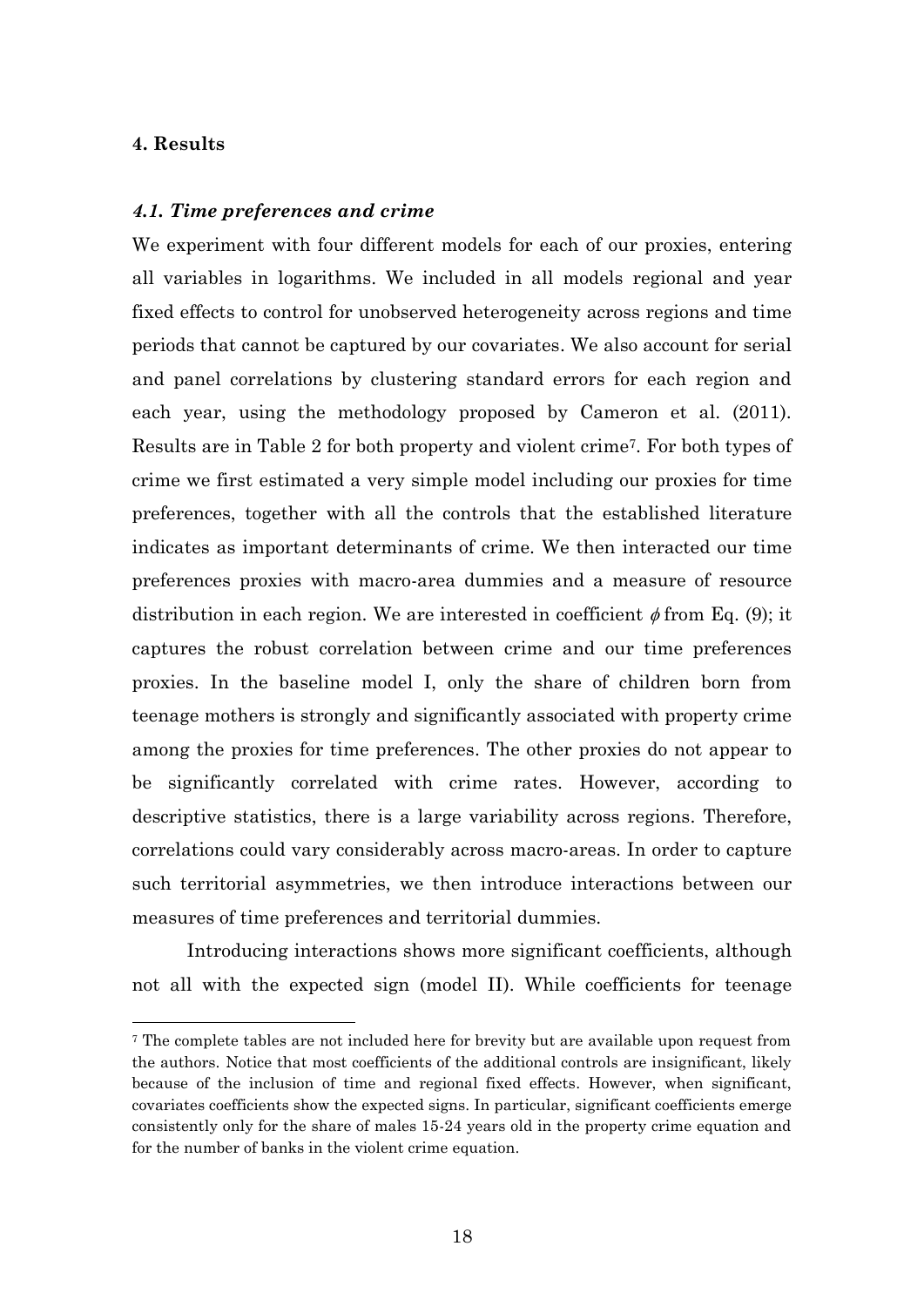mothers are positive and significant in Southern regions for both types of crime, and coefficient for obese people in Northern regions for violent crime is also positive and significant as expected, results for consumer credit share and the marriage rate are more puzzling. In particular, the consumer credit share appears to be negatively associated with both violent and property crime in Northern regions. Albeit contrary to expectations, this result can be explained by the fact that Northern regions exhibit the highest income in Italy. And a negative association with crime in such case would likely capture the negative impact of current economic opportunities. To put it differently, as noted above, in richer regions consumer credit may also be expected to be a tool to facilitate consumption. This would enhance welfare of individuals and households so indirectly decreasing incentives to commit crime. Clearly opposite to expectations is also the positive and significant association between marriage rate and violent crime in Northern regions. Again, however, this result is not surprising if we consider that the mechanism envisioned in Akerlof (1998) may take place in richer regions. Moreover, since figures on violent crime include also violence between partners (especially against women), it is reasonable to say that family violence increases with the number of marriages. In this respect, Karadole (2012) and ISTAT (2007) had shown that in Italy violence perpetrated against women by husbands is higher in Northern regions.

To capture the potential interactions between time preferences and economic opportunities that can affect our results, in model III we introduced an additional covariate interacting time preferences and the poverty rate. In fact, coefficient for this interaction term with poverty comes up as significant and negative in three models: the impact of time preferences on crime is lower where the share of poor households is higher. Moreover, with the important exception of the share of children born from teenage mothers, almost all coefficients for time preferences turn to be insignificant. A potential explanation is that - in the presence of a high share of poor households - the negative effect on crime reflects much more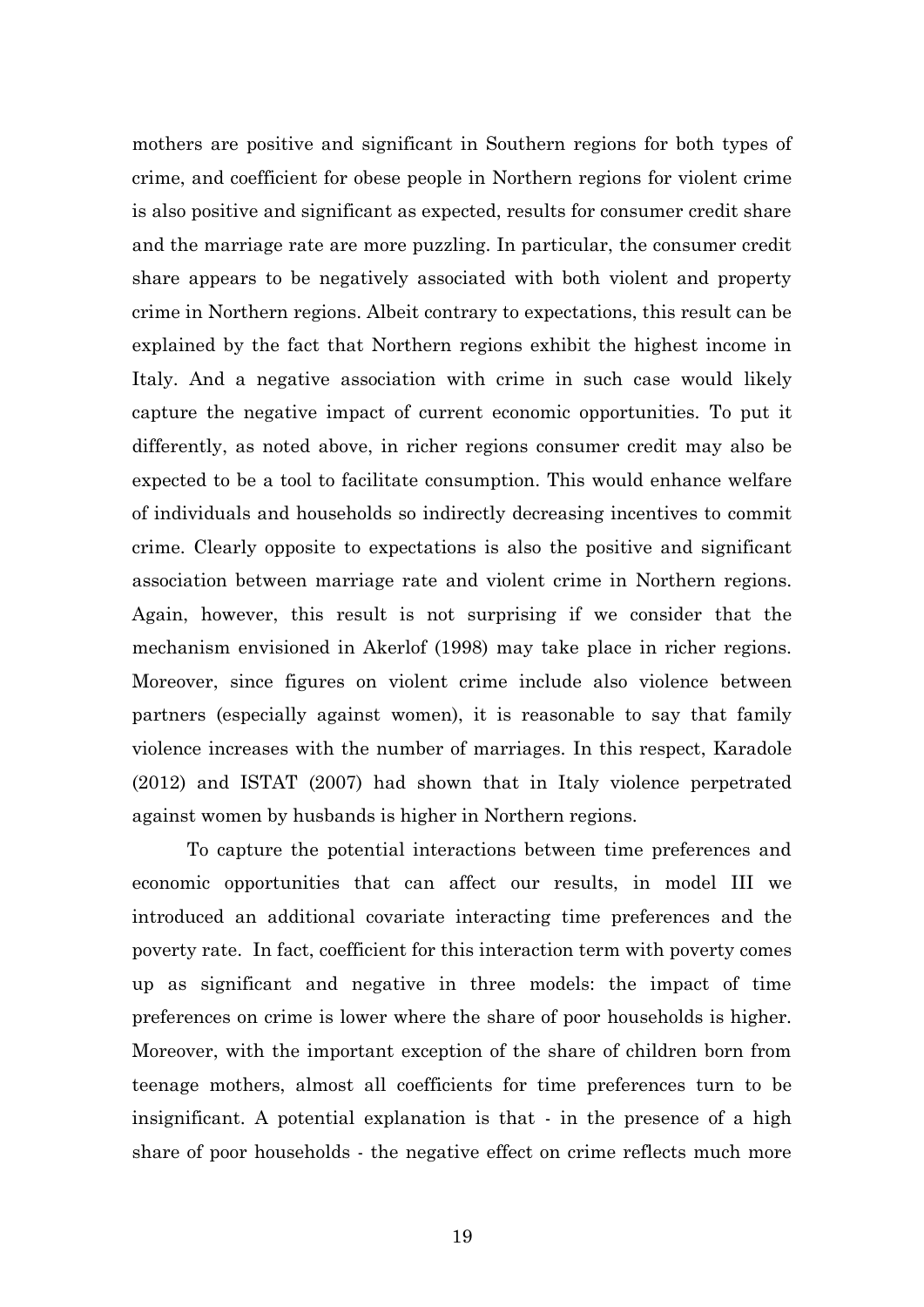the 'opportunity perspective' discussed above than the role of time preferences. Notice, however, that time preferences still play a role also in this specification. First, consumer credit share coefficient is now positive (as expected) and significant in Southern regions for property crime. More importantly, almost all interactions for teenage mothers are positive and significant for both types of crime, with coefficient magnitude increasing when moving from North to South, hence counterbalancing the negative impact of the interaction with poverty.

Eventually, in order to evaluate some asymmetries within Northern regions, we further divide these in North-Eastern and North-Western regions (Model IV). Results further confirm our hypotheses, with all significant coefficients now taking the expected sign. Moreover, coefficient for the interaction term between time preferences and poverty is now insignificant in all models, suggesting that it is the *within*-*North* variability the likely source of the unexpected results discussed above. In particular, for property crime, positive and significant coefficients now emerge for consumer credit share, obese people and teenage mothers in both North-Eastern and Southern regions, while a negative and significant association emerge for the marriage rate in North-Western regions. As for violent crime, a positive and significant association still emerge in both North-Eastern and Southern regions for teenage mothers again.

#### [TABLE 2 ABOUT HERE]

#### *4.2 From crime to time preferences?*

In the previous section we analysed the relationship between crime and time preferences by hypothesizing that time preferences may significantly be associated with crime rates. However, a growing literature explains the formation of time preferences in the light of some specific violent and risky events. In particular, Chao et al. (2009) show that mortality risk is a crucial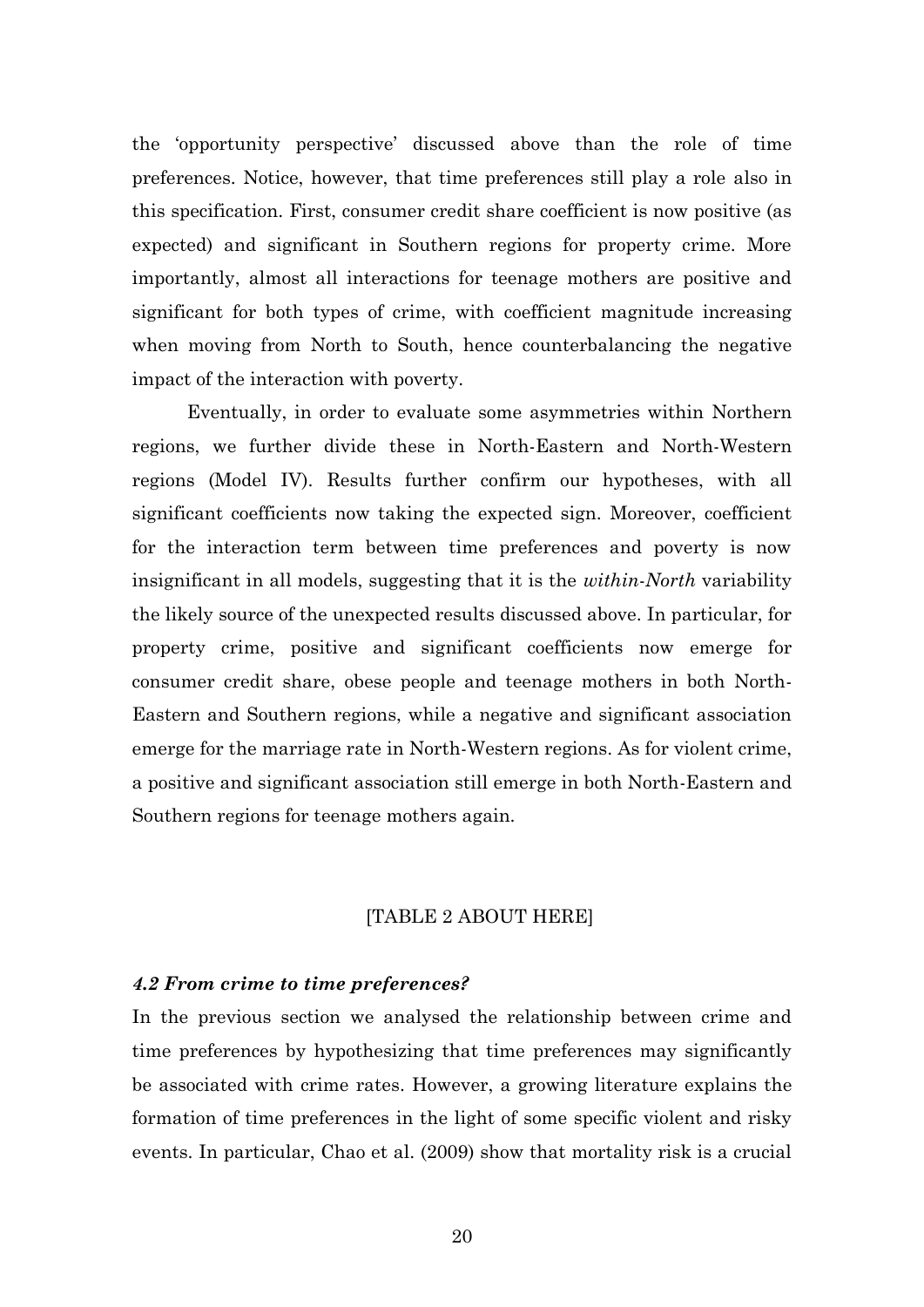determinant of time preferences in a country, South-Africa, where the prevalence of HIV/AIDS is high. Along this line, Lahav et al. (2011) and Shavit et al. (2013) analyse in depth time preferences of soldiers in Israel. Soldiers face a high mortality risk as compared to university students and teenagers. In fact, the authors show that - among these categories of young adults - soldiers show the highest discount rates, concluding that a violent and risky environment affect time preferences.

With this in mind, therefore, while studying the relationship between crime and time preferences it could be maintained that exposure to crime and other risks make individuals more impatient. To test whether or not this is valid also in our aggregate framework, we estimate a model where the one year lagged crime rates are both used as regressors – together with all the other covariates discussed before – in a model for time preferences proxies. Results are in Table 3.8 Coefficients for these variables are never significant, suggesting that there seems to be no evidence for an impact of a violent environment on time preferences proxies at this aggregate level.

### [TABLE 3 ABOUT HERE]

#### **5. Concluding remarks**

 $\overline{a}$ 

In this paper we proposed an empirical test on the relationship at the aggregate level between time preferences and crime considering Italian regions observed over the period 2003-2007. The theoretical hypothesis is drawn by Davis (1988) and can be summarised as follows: individuals who discount the future more heavily may be more prone to commit crimes. As a consequence, where people are more impatient and discount the future more

<sup>&</sup>lt;sup>8</sup> Also in this case the complete tables are available upon requests from the authors.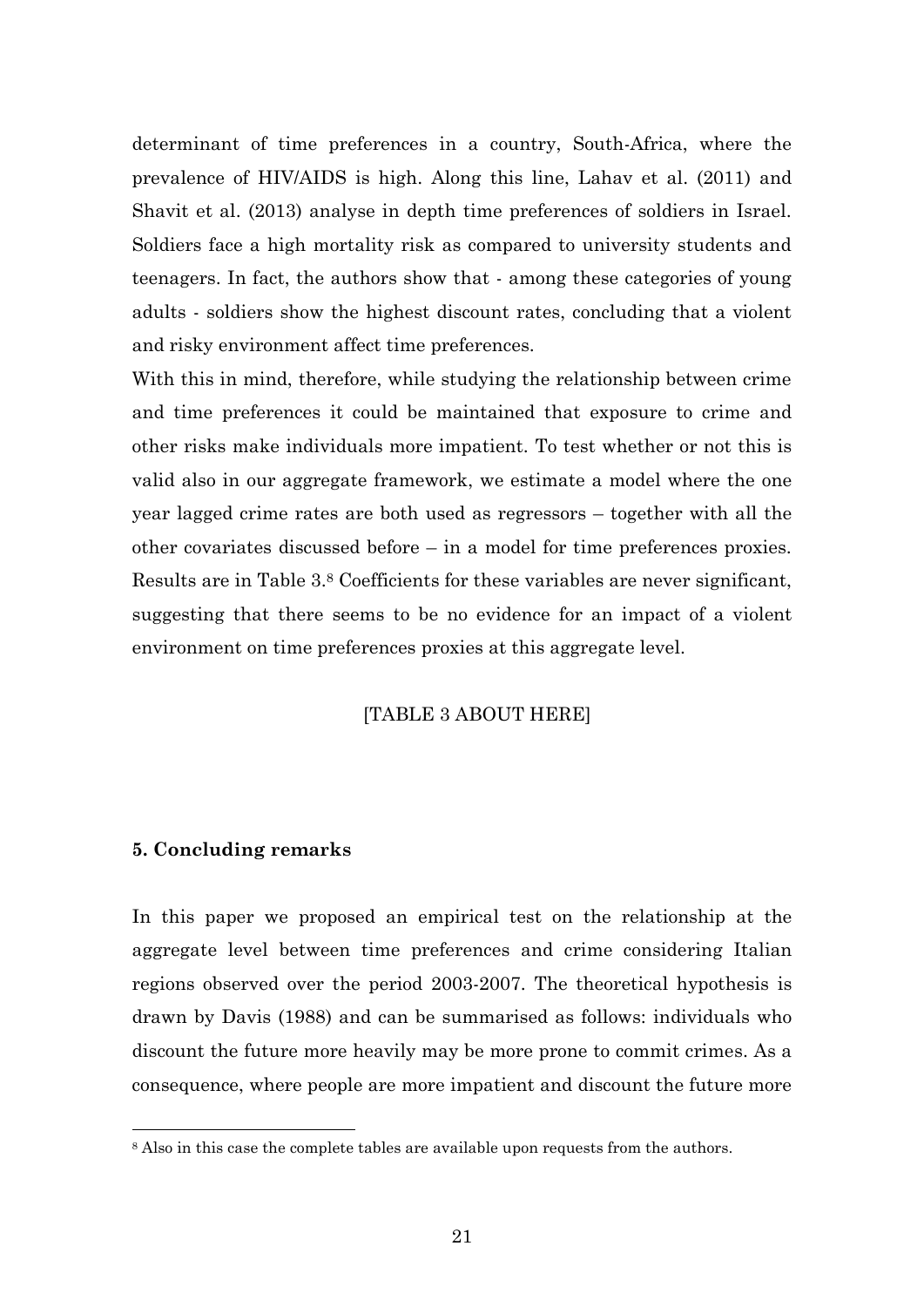heavily, property and violent crimes are supposed to be higher. We test this hypothesis by considering both property and violent crimes. We proxy time preferences at the aggregate level using four very different proxies, all of which are choice variables affected at the individual level by idiosyncratic discount rates: 1) the consumer credit share, which is the amount of shortterm debt to finance current consumption; 2) the prevalence of obese people according to their body mass index, which is related to the consideration of future health; 3) the marriage rate, interpreted as the willingness of individuals to engage in stable and long-term relationships; 4) the share of children born from teenage mothers, which tells about the preference for unprotected sexual adult experiences.

Controlling for variables drawn from the established literature on crime, as well as considering time and regional fixed effects, besides serial and panel correlations, our results basically provide support to the Davis hypothesis, at least for property crime, while they are not fully conclusive for violent crime. In particular, for property crime, we find a positive and significant correlation between criminal behaviour and consumer credit share, obese people and teenage mothers in both North-Eastern and Southern regions, while a negative and significant association emerge for the marriage rate in North-Western regions. As for violent crime, a positive and significant association still emerge in both North-Eastern and Southern regions for teenage mothers only. Moreover, following a line of research emphasizing the role of violence in influencing individual discount rates, we also check whether a violent environment influences time preferences, but find no evidence at this aggregate level.

Needless to say, we are aware that this work has several limitations, which are related to the nature and the number of observations, the time length and – more importantly – the (aggregate) proxies of time preferences. Extending the work to address these points would be part of a new research agenda on these issues. Still, some implications can be drawn from our results. In fact, if time preferences are associated with crime rates,

22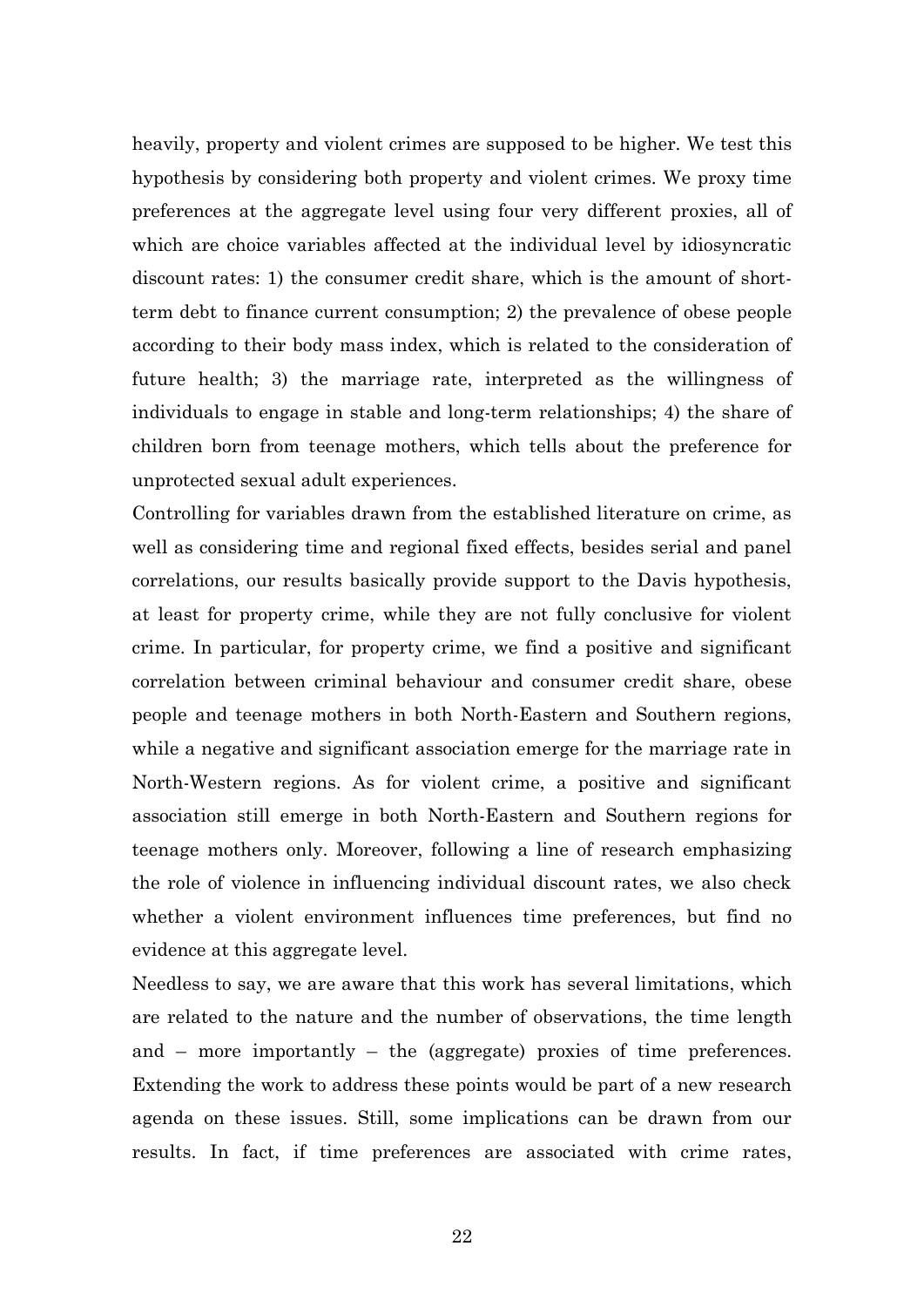evidently it becomes important to understand how these preferences are shaped. Some scholars suggest that time preferences depend upon cognitive (unobserved) abilities and/or other biological characteristics. Dohmen et al. (2010) suggest for example that cognitive ability and impatience are negatively correlated. One may therefore think that individuals with reduced cognitive ability are more prone to commit crime. Daly et al. (2009) find that discount rates correlate positively with systolic blood pressure. Supporters of this vision would advocate that hypertensive individuals are more prone – *ceteris paribus* - to engage in antisocial activities. In general, these ideas are not new and would imply that the propensity to commit crime would be *biologically* determined, an hypothesis very close to the one first advanced by the Italian anthropologist Cesare Lombroso, and eventually rejected on scientific grounds.

An alternative hypothesis is that time preferences are *socially* determined. In other words, they are mostly determined by social processes related to the cultural transmission of values and norms. In this sense, our analysis at a regional level might properly catch the 'average' time preferences in a given *social context*. How society influences time preferences is then a key challenge for future research, and the crucial question really becomes how time preferences can be influenced (or not) by means of adequate policies. Empirical results discussed here suggest that policies contributing to give more importance to the future are likely to be important. In this sense, policies emphasizing the importance of saving, of future health, of stable relationships, are likely to go in the right direction to bring back the sense of future, to challenge the 'life-is-now' perspective, and to improve social life via the association with criminal behaviour.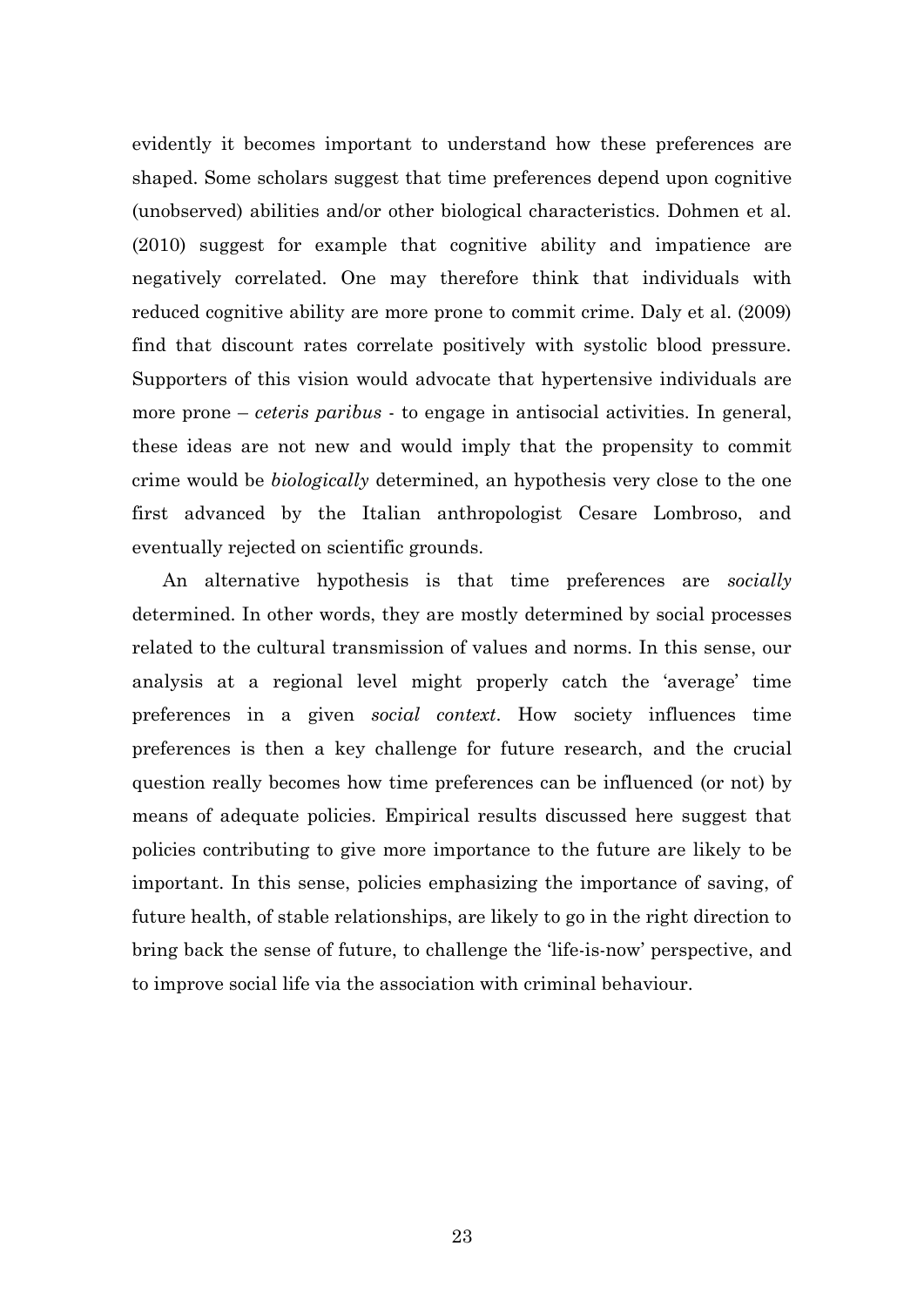#### **References**

- Akçomak I. S., ter Weel B., 2012. The impact of social capital on crime: Evidence from the Netherlands. Regional Science and Urban Economics. 42, 323-340.
- Akerlof G. A., 1998. Men Without Children. Economic Journal. 108, 287-309.
- Allen R.C., 1996. Socioeconomic conditions and Property Crime: A comprehensive Review and Test of the Professional literature. American Journal of Economics and Sociology. 55, 293-308.
- Andreoni J., Sprenger C., 2012. [Risk Preferences are Not Time Preferences.](http://econ.ucsd.edu/~jandreon/Publications/AER12-AS-RiskTime.pdf)  American Economic Review. 102, 3357-3376.
- Augé M., 2008. Où est passé l'avenir?. Editions du Panama.
- Becker G., 1968. Crime and Punishment: An Economic Approach. Journal of Political Economy. 78, 169-217.
- Benson B.L., Kim I., Rasmussen D.W., 1994a. Estimating deterrence effects: a public choice perspective on the economics of crime literature. Southern Economic Journal. 61.
- Benson B.L., Kim I. , Rasmussen D.W., 1994b. Deterrence and Public Policy: Trade Offs in the Allocation of Police Resources. International Review of Law and Economics. 18,, 77-100.
- Beraldo S., Turati G., 2011. The relationship between competition and trust. An essay in an historical and theoretical perspective, in Sacconi L. and Degli Antoni G. (eds), Social capital, Corporate social responsibility, Economic Behaviour and Performance, Palgrave MacMillan.
- Bianchi M., Buonanno P., Pinotti P., 2012. Do immigrants cause crime? Journal of the European Economic Association. 10, 1318-1347.
- Blundell R., Stoker T. L., 2005. Heterogeneity and aggregation. Journal of Economic Literature. 43, 347-391.
- Borghans L., Duckworth A. L., Heckman J. J. and Weel B., 2008. The Economics and Psychology of Personal Traits. Journal of Human Resources. 18, 972-1059.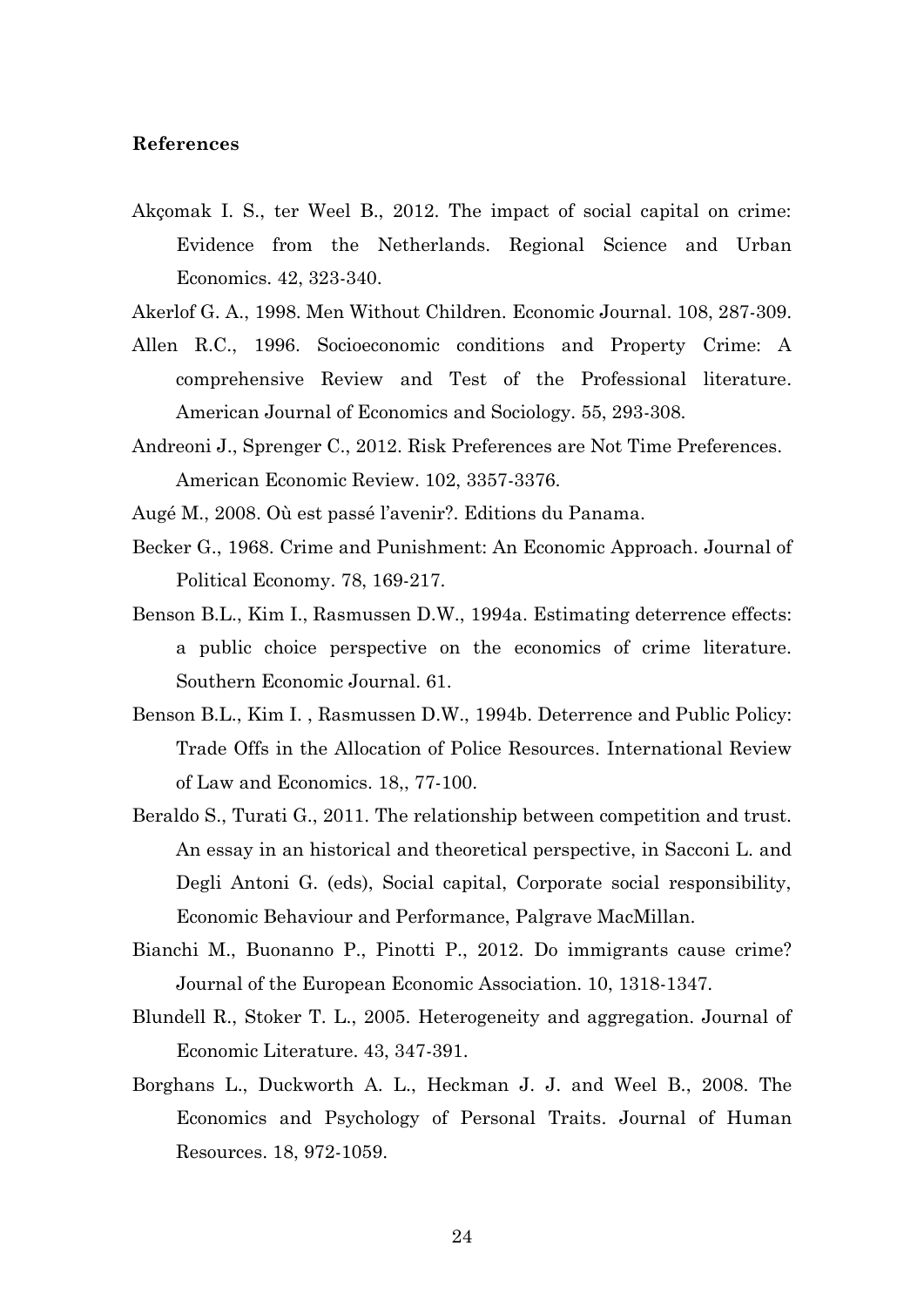- Borghans L. and Golsteyn B. H. H., 2006. Time discounting and the Body Mass Index Evidence from the Netherlands. Economics and Human Biology. 4, 39-61.
- Brandolini, A., L. Cannari, G. D'Alessio, I. Faiella, 2004. Household Wealth Distribution in Italy in the 1990s, Bank of Italy, Discussion Paper No. 530.
- Britt C. L., 1997. Reconsidering the unemployment and crime relationship: Variation by age group and historical period. Journal of Quantitative Criminology. 13, 405-428.
- Buonanno P., Montolio D., Vanin P., 2009. Does social capital reduce crime? Journal of Law and Economics. 52, 145-170.
- Cameron A. C., Gelbach J. B., Miller D. L., 2011. Robust Inference with Multiway Clustering. Journal of Business & Economic Statistics. 29, 238-249.
- Cameron S., 1988. The Economics of Crime Deterrence: A Survey of Theory and Evidence. Kyklos. 41, 472-477.
- Cantor D., Land K.C., 1985. Unemployment and Crime Rates in the post world War II United States: A theoretical and empirical analysis. American Sociological Review. 50, 317-332.
- Carmichael F., Ward R., 2001, Male Unemployment and crime in England and Wales. Economics Letters, 73, 111-115.
- Caruso R., Schneider F., (2011), The Socio-Economic determinants of terrorism and political violence in Western Europe (1994-2007). European Journal of Political Economy. 27, s37-s49
- Caruso R., 2011. Crime and Sport Participation, Evidence from Italian regions over the period 1997-2003. Journal of Socio-Economics. 40 , 455-463
- Caruso R., 2009. Spesa Pubblica e Criminalità organizzata in Italia, evidenza empirica su dati Panel nel periodo 1997- 2003. Economia e Lavoro. 43, 71-88.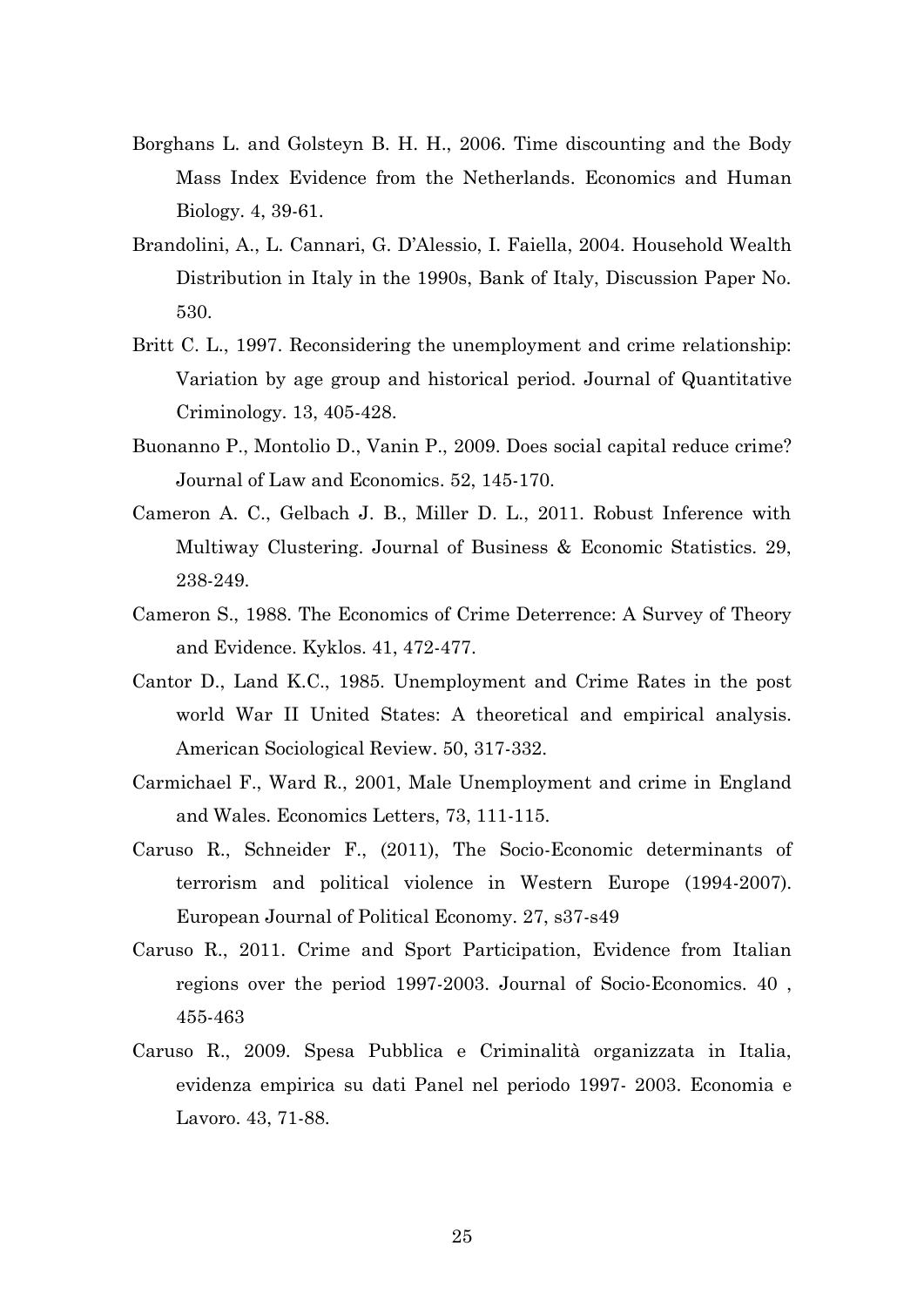- Cotte Poveda A., 2011, Socio-Economic Development and Violence: An Empirical Application for Seven Metropolitan Areas in Colombia, Peace Economics, Peace Science and Public Policy, 17, 1-23.
- Chao L. W., Szreck H., Pereira N. S., Pauly M.V., 2009. Time preferences and its relationship with age, health and survival probability. Judgement and Decision Making. 4, 1-19.
- Chesson H.W., Leichliter J.S., Zimet G.D., Rosenthal S.L., Bernstein D.I., Fife K.H., 2006. Discount rates and risky sexual behaviors among teenagers and young adults. Journal of Risk and Uncertainty. 32, 217- 230.
- Chiricos T.G., 1987. Rates of Crime and Unemployment: An Analysis of Aggregate Research Evidence. Social Problems. 34, 187 – 212.
- Cloninger, D. O., Sartorius L.C., 1979. Crime Rates, Clearance Rates and Enforcement Effort. American Journal of Economics and Sociology. 38 , 399-402.
- Compton J. 2009. Why do smokers divorce? Time preference and marital stability. Department of Economics, University of Manitoba, mimeo.
- Corman, H., Joyce T., Lovitch N., 1987. Crime, Deterrence and the Business Cycle in New York City: A VAR Approach. Review of Economics and Statistics. 69, 695-700.
- Daly M., Delaney L., Harmon C. P., 2009. Psychological and biological foundations of time preference. Journal of the European Economic Association. 7, 659-669.
- Davis M.L., 1988. Time and punishment: an intertemporal model of crime. Journal of Political Economy. 96, 383-390.
- Dills A.K., Miron J.A., Summers G., 2008. What do economists know about crime. NBER working paper 13759.
- Dohmen T., Falk A., Huffman D., Sunde U., 2010. Are risk aversion and impatience related to cognitive ability? American Economic Review. 100,1238-1260.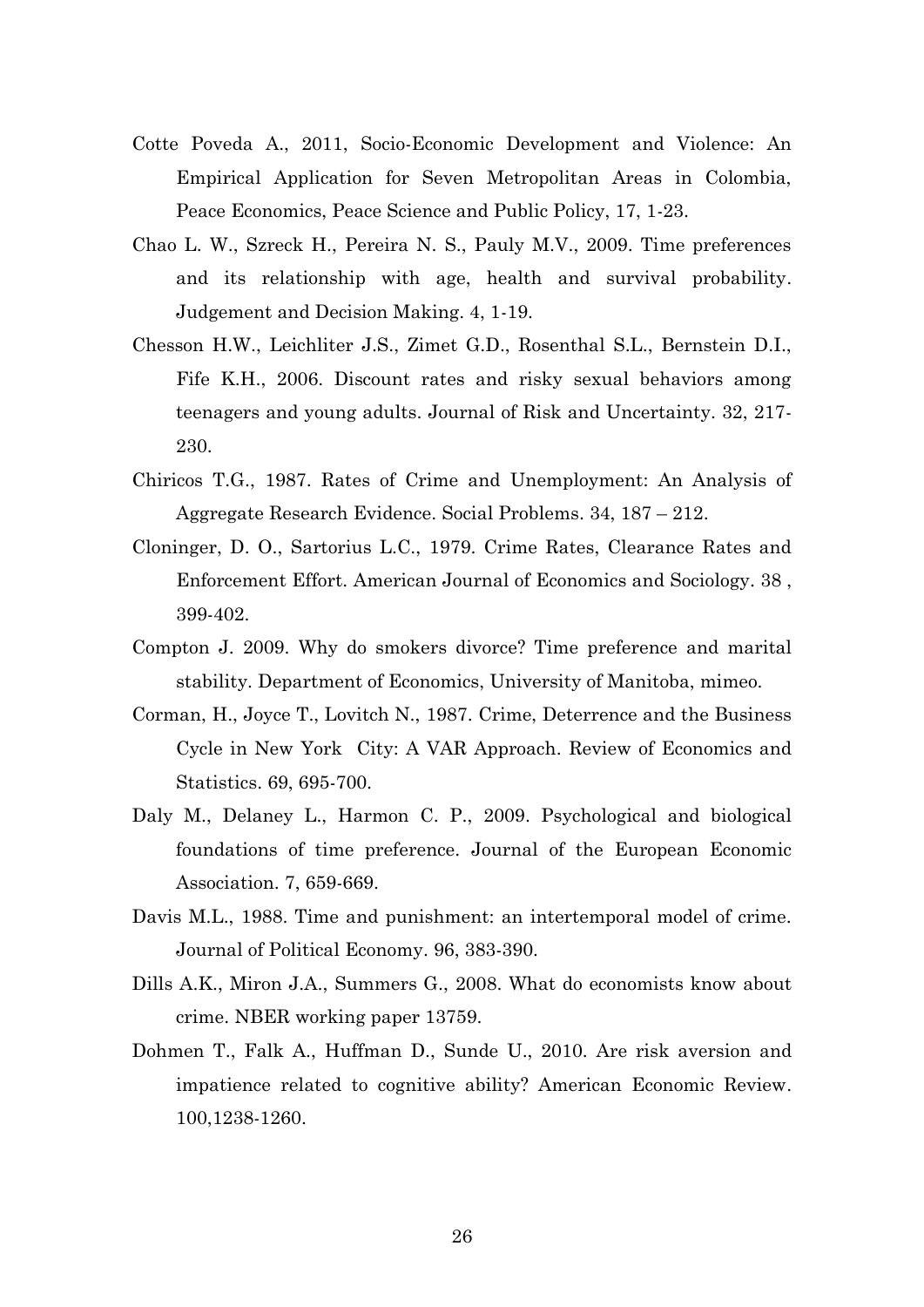- Durlauf S., Navarro S., Rivers D. A., 2010. Understanding aggregate crime regressions. Journal of Econometrics. 158, 306-317.
- Durlauf S., Navarro S., Rivers D. A., 2008. On the Interpretation of Aggregate Crime Regressions. In A. Goldberger and R. Rosenfeld (eds.), Understanding Crime Trends. The National Academy of Sciencies Press: Washington, D.C.
- Entorf H., Spengler H., 2000. Socioeconomic and Demographic Factors of Crime in Germany: Evidence From Panel Data of the German States. International Review of Law and Economics. 20, 75–106.
- Ehrlich I., 1973. Participation in Illegitimate Activities: A Theoretical and Empirical Investigation. Journal of Political Economy. 81, 521-565.
- Ehrlich I., 1996. Crime, Punishment and the Market for Offenses, The Journal of Economic Perspectives. 10, 43-67.
- Frederick S., Loewenstein G., O'Donoghue T., 2002. Time discounting and time preference: A critical review. Journal of Economic Literature. 40 , 351-401.
- Freeman, R., 1999. The Economics of Crime. In O. Ashenfelter and D. Card (eds.), Handbook of Labour Economics. 3C, 3529–3571.
- Fougere D., Kramarz F., Pouget J., 2009. Youth Unemployment and Crime in France. Journal of European Economic Association. 7, 909-938.
- Glaeser E. L., Sacerdote B., Sheinkman J. A., 1996. Crime and social interactions. Quarterly Journal of Economics. 111, 507-548.
- Grogger, J., 1998. Market Wages and Youth Crime. Journal of Labor Economics. 16, 756-791.
- Groot W., van den Brink H.M., 2010. The effects of education on crime. Applied Economics. 42, 279- 289.
- Gould, E. D., Weinberg, B. A., Mustard, D. B., 2002. Crime Rates and Local Labor Market Opportunities in the United States: 1977- 1997. Review of Economics and Statistics. 84, 45-61.
- ISTAT, 2007, *Violenza e maltrattamenti contro le donne dentro e fuori la famiglia,* Rome.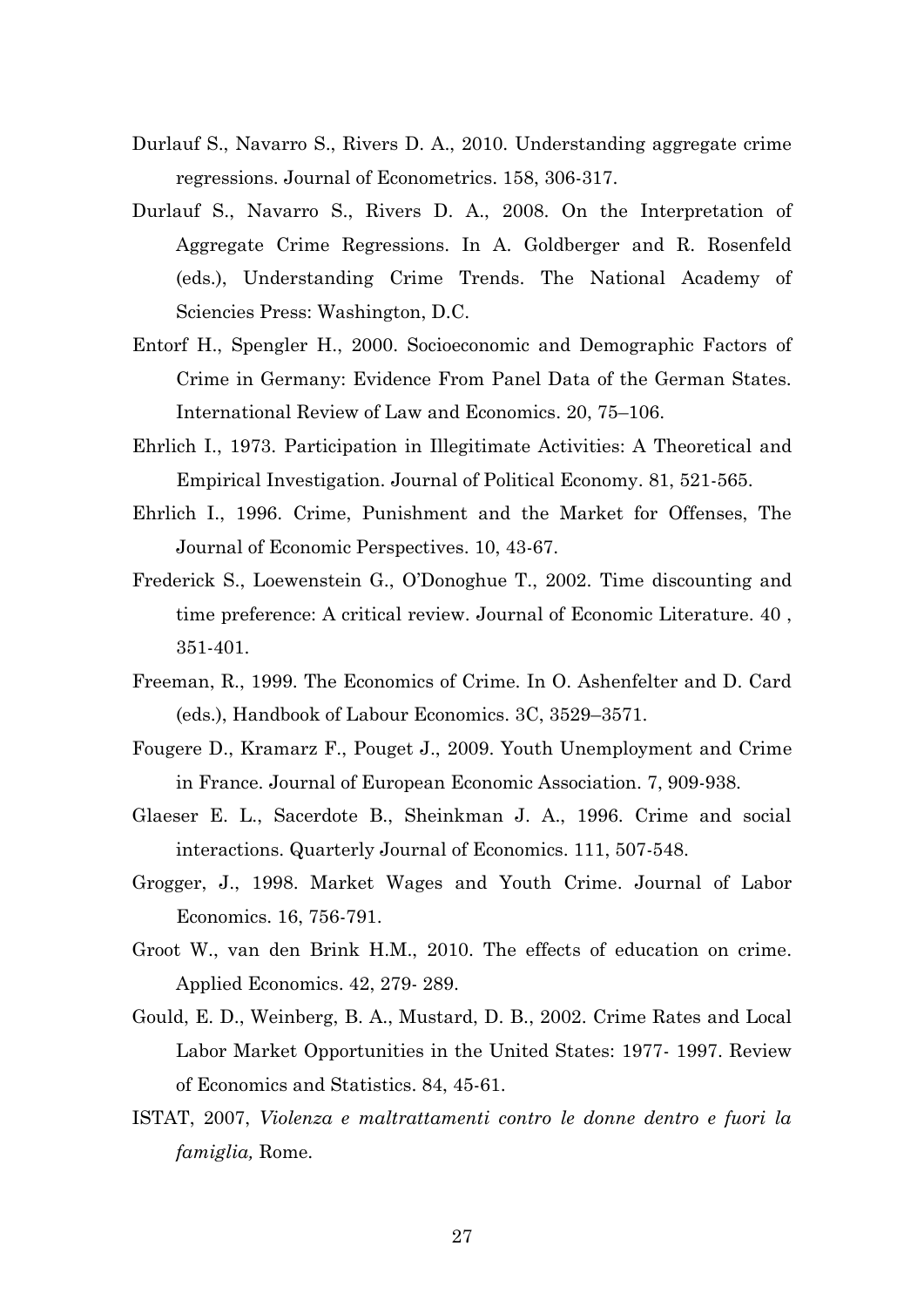- Kalist D.E., Siahaan F., 2013, The association of obesity with the likelihood of arrest for young adults, Economics and Human Biology, 11, pp. 8-17.
- Karadole C., 2012, Femicidio: la forma più estrema di violenza contro le donne, Rivista di Criminologia, Vittimologia e Sicurezza, 6, 16-38.
- Lahav E., Benzion U., Shavit T., 2011. The effect of military service on soldiers' time preference. Evidence from Israel. Judgement and Decision Making. 6, 130-138.
- Lederman D., N. Loayza, Menéndez A.M., 2002. Violent Crime: Does Social Capital Matter? Economic Development and Cultural Change. 50, 509– 539
- Levitt S. D., 2001. Alternative strategies for identifying the link between unemployment and crime. Journal of Quantitative Criminology. 17, 377-390.
- Lochner L., Moretti E., 2004. The Effect of Education on Crime: Evidence from Prison Inmates, Arrests, and Self-Reports. American Economic Review, 94, 155-189.
- Loureiro P.R.A., Cardoso de Mendonca M.J., Silva Moreira T.B., Sachsida A., 2009. Crime, economic conditions, social interactions and family heritage. International Review of law and Economics. 29, 202-209.
- Magri S., Pico R., Rampazzi C., 2011. Which households use consumer credit in Europe? Questioni di Economia e Finanza n. 100, Roma: Banca d'Italia.
- Marselli R., 1997. Estimating a Crime Equation in the Presence of Organized Crime: Evidence from Italy. International Review of Law and Economics. 17, 89-113.
- Marvell T.B., Carlisle E.M. Jr (1991), Age Structure and Crime Rates, the Conflicting Evidence, Journal of Quantitative Criminology, 7
- McCall P.L., Land K.C., Brooks Dollar C., Parker K.F., (2013), The Age Structure-Crime Rate Relationship: Solving a Long-Standing Puzzle, Journal of Quantitative Criminology, vol. 29, 167-190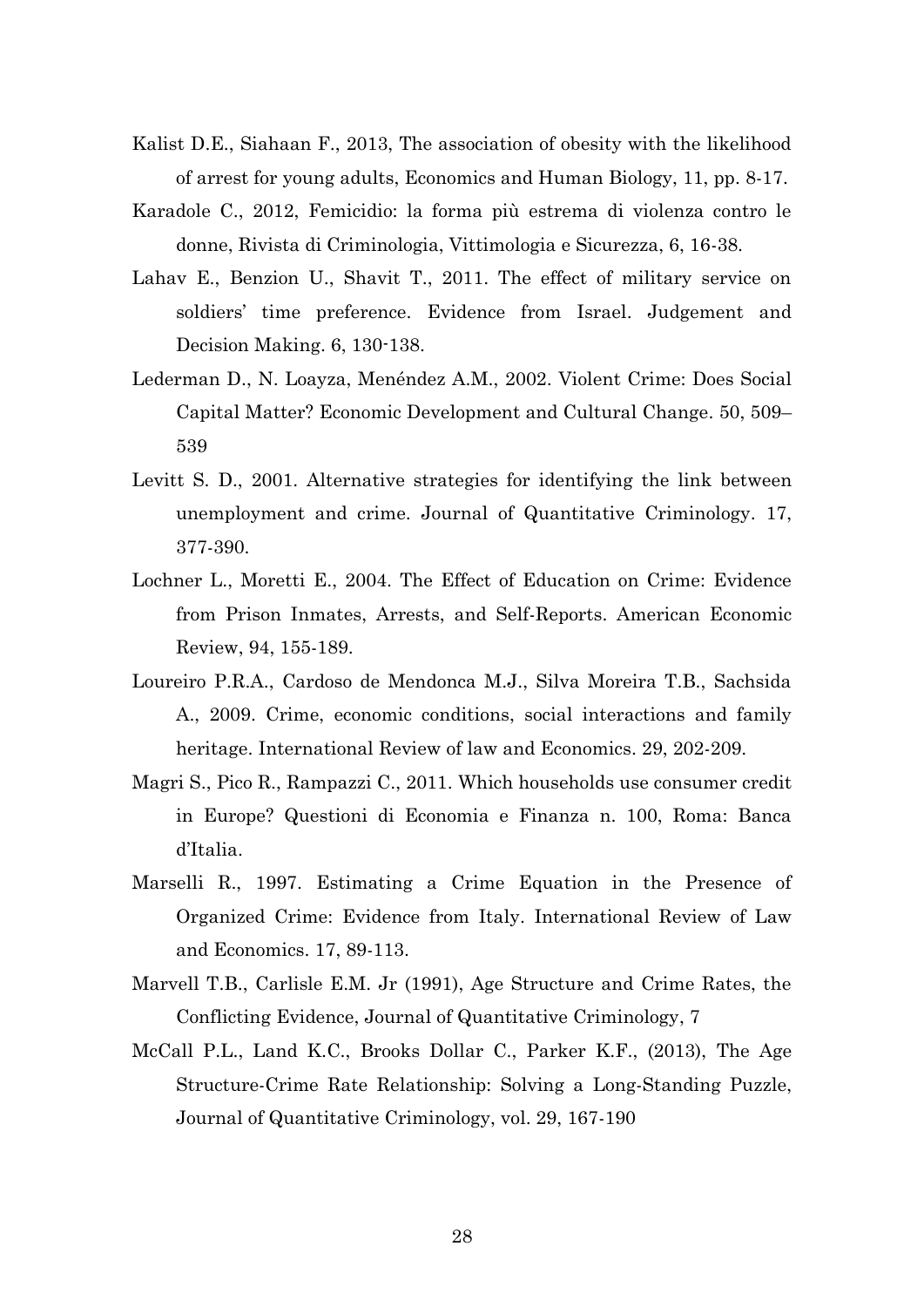- Mehlum H., Miguel E., Torvik R., 2006, Poverty and Crime in 19th century Germany, Journal of Urban Economics, 59, 370-388.
- Meier S., Sprenger C. D., 2011a. Time Discounting Predicts Creditworthiness. Psychological Science. 20, 1-3.
- Meier S., Sprenger C. D., 2011b. Present-biased Preferences and Credit Card Borrowing. American Economic Journal: Applied Economics. 2, 193-210.
- Miron J.A., 2001. Violence, Guns and Drugs, A Cross-country analysis. Journal of Law and Economics. 44, 615-633.
- Neumayer E., 2005. Inequality and Violent Crime: Evidence from Data, on robbery and violent theft. Journal of Peace Research. 42, 101-112.
- Phillips J.A. (2006), The Relationship between Age Structure and Homicide Rates in the United States, 1970-1999, Journal of Research in Crime and Delinquency, 43, 230-260.
- Phillips L., Votey H.L. jr., 1981. The Economics of Crime Control, Sage, Beverly Hills.
- Price G. N., 2009. Obesity and crime: Is there a relationship? Economics Letters. 103, 149-152.
- Reilly B., Witt R., 1996. Crime, Deterrence, and Unemployment in England and Wales: An Empirical Analysis. Bullettin of Economic Research. 48, 137-159.
- Rosenfeld, R., Messner S.F., Baumer E.P., 2001. Social Capital and Homicide. Social Forces. 80, 283-310.
- Saridakis, G., 2004. Violent Crime in the United States of America: A Time-Series Analysis Between 1960-2000. European Journal of Law and Economics. 18, 203-221.
- Shavit T., Lahav E., Benzion U., (2013), Factors affecting soldiers' time preference: a Field study in Israel, Journal of Socio-Economics, vol. 44, 75-84.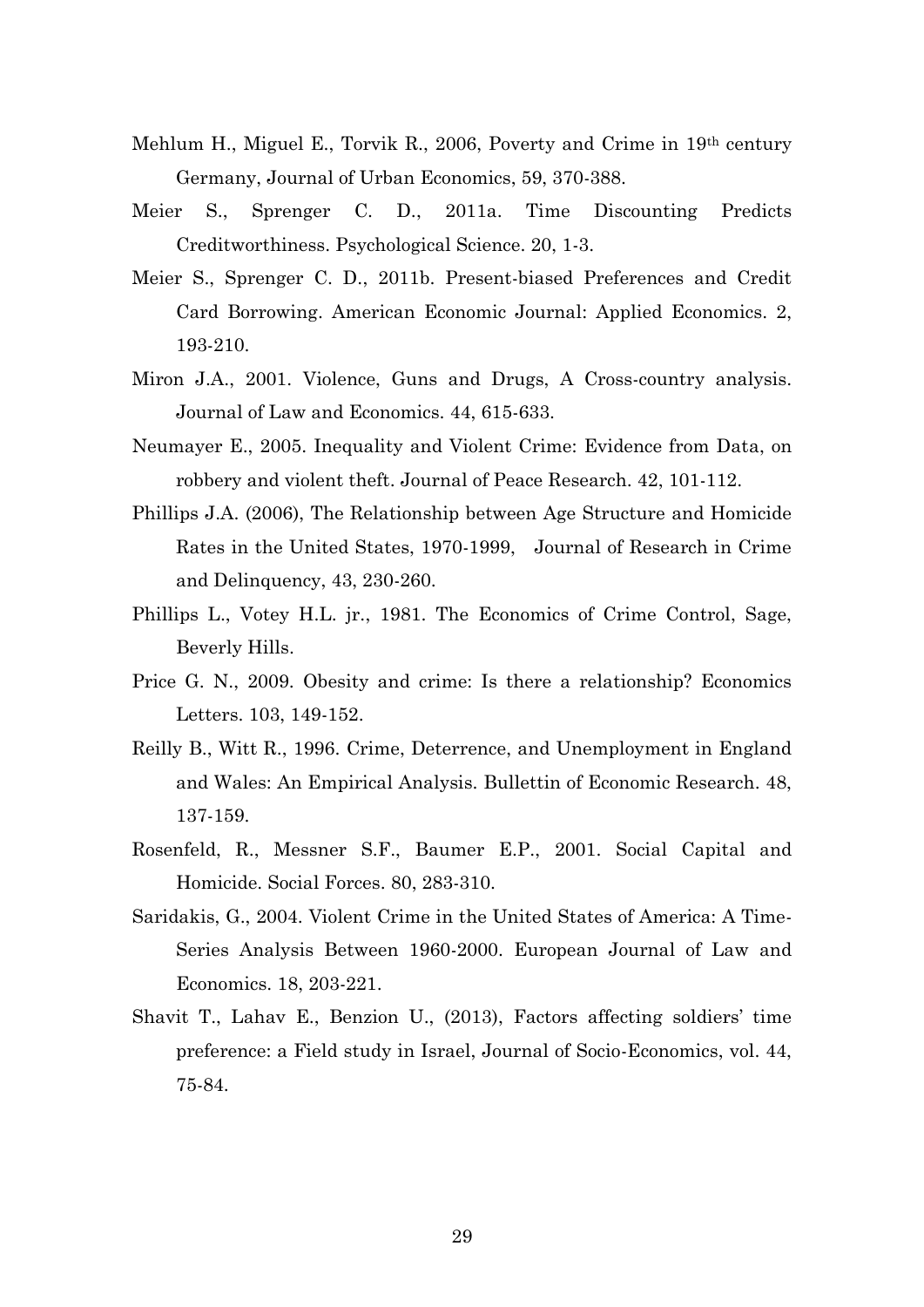- Soares R., 2004. Development, Crime and Punishment: accounting for the international differences in crime rates. Journal of Development Economics. 73, 155-184.
- Scorcu A.E., Cellini R., 1998. Economic Activity in the Long Run: An Empirical Investigation on Aggregate Data From Italy, 1951-1994. International Review of Law And Economics. 18, 279-292.
- Sjoquist, D. L., 1973. Property Crime and Economic Behavior: Some Empirical Results. American Economic Review. 63, 439-446.
- Steffensmeier D.J., Allan E.A., Harer M.D., Streifel C., (1989), Age and the Distribution of Crime, American Journal of Sociology, 94, 803-831.
- Stevenson B., Wolfers J., 2007. Marriage and divorce: Changes and their driving forces. Journal of Economic Perspectives. 21, 27-52.
- Yamane S., Yoneda H., Takahashi T., Kamijo Y., Komori Y., Hiruma F., Tsutsui Y., 2013, Smokers, smoking deprivation, and time discounting, The Journal of Socio-Economics, 45, 47-56.
- Zenou Y., 2003. The spatial aspects of crime. Journal of the European Economic Association. 1, 459-467.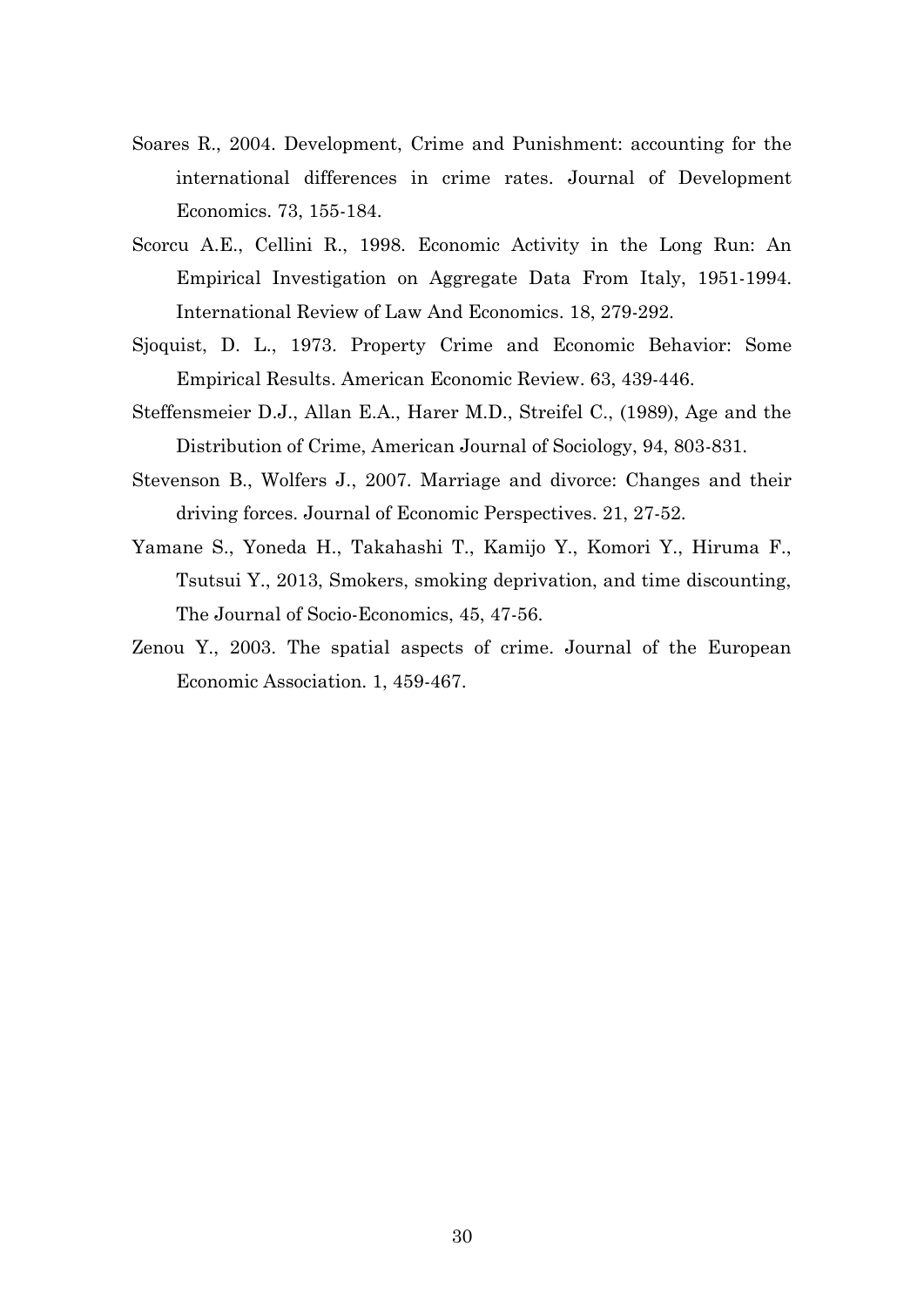# **TABLES**

#### **Table 1. Correlations**

|                               | Violent<br>Property<br>crime<br>crime |                           | Consumer<br>credit<br>Marriage<br>share<br>rate |                      | Obesity<br>rate | Teenage<br>Pregnancy<br>rate |
|-------------------------------|---------------------------------------|---------------------------|-------------------------------------------------|----------------------|-----------------|------------------------------|
| <b>Property crime</b>         | 1.000                                 |                           |                                                 |                      |                 |                              |
| Violent crime                 | $.3669***$<br>(.000)                  | 1.000                     |                                                 |                      |                 |                              |
| <b>Consumer credit share</b>  | $-4922***$<br>(.000)                  | $.1964**$<br>(.050)       | 1.000                                           |                      |                 |                              |
| Marriage rate                 | $-1053$                               | $.3428***$                | $.5143***$                                      | 1.000                |                 |                              |
| Obesity                       | (.297)<br>$-4457***$<br>(.000)        | (.000)<br>.0596<br>(.556) | (.000)<br>.4865***<br>(.000)                    | $.2099**$<br>(.036)  | 1.000           |                              |
| <b>Teenage Pregnancy rate</b> | $-.2008**$<br>(.045)                  | $.3238***$<br>(.001)      | $.4827***$<br>(.000)                            | $.6372***$<br>(.000) | .2932<br>(.003) | 1.000                        |

P-values in parentheses. Sig. Lev.: \*\*\* p<0.01, \*\* p<0.05, \* p<0.1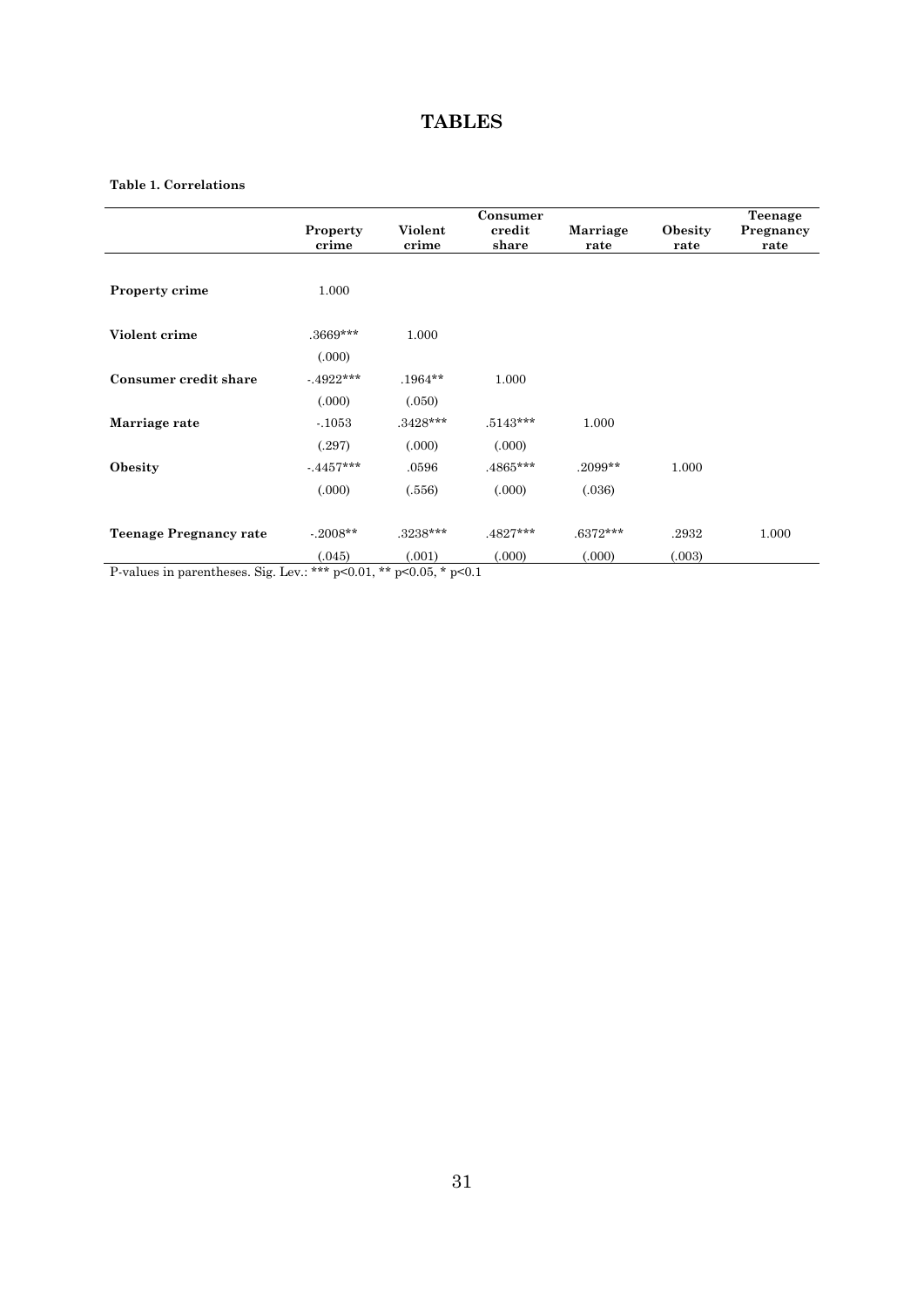| Regressors                            | Dep. Var.: Property Crime |                  |                   | Dep. Var.: Violent Crime     |                                 |                  |                     |                              |
|---------------------------------------|---------------------------|------------------|-------------------|------------------------------|---------------------------------|------------------|---------------------|------------------------------|
|                                       | Consumer<br>Credit Share  | Obesit<br>y rate | Marriag<br>e rate | Teenage<br>pregnancy<br>rate | Consumer<br><b>Credit Share</b> | Obesit<br>y rate | Marriag<br>e rate   | Teenage<br>pregnancy<br>rate |
| Model I                               |                           |                  |                   |                              |                                 |                  |                     |                              |
| Time preferences                      | $-0.189$                  | 0.069            | 0.235             | $0.095***$                   | $-0.149$                        | $-0.138$         | 0.279               | 0.102                        |
|                                       | (0.142)                   | (0.106)          | (0.432)           | (0.030)                      | (0.187)                         | (0.197)          | (0.654)             | (0.138)                      |
| Model II                              |                           |                  |                   |                              |                                 |                  |                     |                              |
| Time pref x<br>Northern Italy         | $-0.368***$               | 0.412            | 0.152             | 0.121                        |                                 | $0.502*$         |                     | $-0.013$                     |
|                                       | (0.133)                   | (0.351)          | (0.700)           | (0.080)                      | $-0.362*$<br>(0.201)            | (0.279)          | $1.211*$<br>(0.674) | (0.160)                      |
| Time pref x                           |                           |                  |                   |                              |                                 |                  |                     |                              |
| Centeral Italy                        | $-0.065$                  | $-0.117$         | $-0.179$          | 0.025                        | $-0.075$                        | $-0.342$         | $-0.791$            | 0.048                        |
| Time pref x                           | (0.194)                   | (0.135)          | (0.384)           | (0.065)                      | (0.160)                         | (0.287)          | (0.573)             | (0.219)                      |
| Southern Italy                        | 0.379                     | 0.023            | 0.451             | $0.115*$                     | 0.806                           | $-0.319$         | 0.265               | $0.212*$                     |
|                                       | (0.264)                   | (0.260)          | (0.497)           | (0.061)                      | (0.656)                         | (0.226)          | (0.525)             | (0.120)                      |
| Model III                             |                           |                  |                   |                              |                                 |                  |                     |                              |
| Time pref x<br>Northern Italy         | $-0.143$                  | 0.592            | 0.821             | $0.507**$                    | $-0.253$                        | 0.396            | 2.409               | $0.579**$                    |
|                                       | (0.169)                   | (0.423)          | (1.033)           | (0.255)                      | (0.276)                         | (1.186)          | (1.734)             | (0.235)                      |
| Time pref x Central<br>Italy          | 0.197                     | 0.084            | 0.528             | 0.418                        | 0.051                           | $-0.460$         | 0.472               | $0.650**$                    |
|                                       | (0.222)                   | (0.471)          | (0.928)           | (0.265)                      | (0.335)                         | (1.327)          | (1.399)             | (0.316)                      |
| Time pref x<br>Southern Italy         |                           | 0.322            | 1.477             | $0.733***$                   | 1.047                           | $-0.494$         | 2.102               | $1.159***$                   |
|                                       | $0.879**$                 | (0.584)          | (1.453)           |                              | (0.737)                         | (1.783)          | (2.220)             |                              |
| Time pref x Poverty                   | (0.415)<br>$-0.121*$      | $-0.100$         | $-0.349$          | (0.279)<br>$-0.199*$         | $-0.058$                        | 0.059            | $-0.624$            | (0.383)                      |
|                                       | (0.071)                   | (0.206)          | (0.473)           | (0.107)                      | (0.123)                         | (0.617)          | (0.782)             | $-0.305***$<br>(0.114)       |
|                                       |                           |                  |                   |                              |                                 |                  |                     |                              |
| Model IV                              |                           |                  |                   |                              |                                 |                  |                     |                              |
| Time pref x North<br>Western regions  | 0.122                     | 0.569            | $-1.530**$        | 0.498                        | $-0.028$                        | 0.449            | 2.174               | 0.451                        |
|                                       | (0.310)                   | (0.453)          | (0.694)           | (0.352)                      | (0.210)                         | (1.166)          | (1.809)             | (0.351)                      |
| Time pref x North-<br>Eastern regions | $-0.263$                  | $0.797*$         | $\rm 0.916$       | $0.513**$                    | $-0.355$                        | $-0.071$         | 2.418               | $0.664***$                   |
|                                       | (0.284)                   | (0.421)          | (0.842)           | (0.234)                      | (0.218)                         | (1.164)          | (1.703)             | (0.253)                      |
| Time pref x Central<br>Italy          | 0.124                     | 0.124            | 0.130             | 0.413                        | $-0.010$                        | $-0.550$         | 0.433               | 0.581                        |
|                                       | (0.268)                   | (0.401)          | (0.684)           | (0.322)                      | (0.339)                         | (1.338)          | (1.439)             | (0.364)                      |
| Time pref x<br>Southern Italy         | $0.850**$                 | 0.350            | $\,0.925\,$       | $0.724*$                     | 1.023                           | $-0.558$         | $\phantom{-}2.047$  | $1.034*$                     |
|                                       | (0.386)                   | (0.555)          | (1.184)           | (0.380)                      | (0.726)                         | (1.750)          | (2.176)             | (0.548)                      |
| Time pref x Poverty                   | $-0.104$                  | $-0.110$         | $-0.185$          | $-0.196$                     | $-0.044$                        | 0.080            | $-0.607$            | $-0.265$                     |
|                                       | (0.074)                   | (0.188)          | (0.420)           | (0.139)                      | (0.130)                         | (0.615)          | (0.780)             | (0.162)                      |

# **Table 2. Time preferences and crime**

Two-ways Clustered Standard Errors in parentheses. Sig. Lev.: \*\*\* p<0.01, \*\* p<0.05, \* p<0.1

Controls included in all models: lagged GDP per capita, long term unemployment, youth unemployment, investment in manufacturing, patents, education, lagged spending for security, volunteers, foreigners, poor households, male 15-24 yrs. old, male 25-34 yrs. old, single households, regional and year Fixed Effects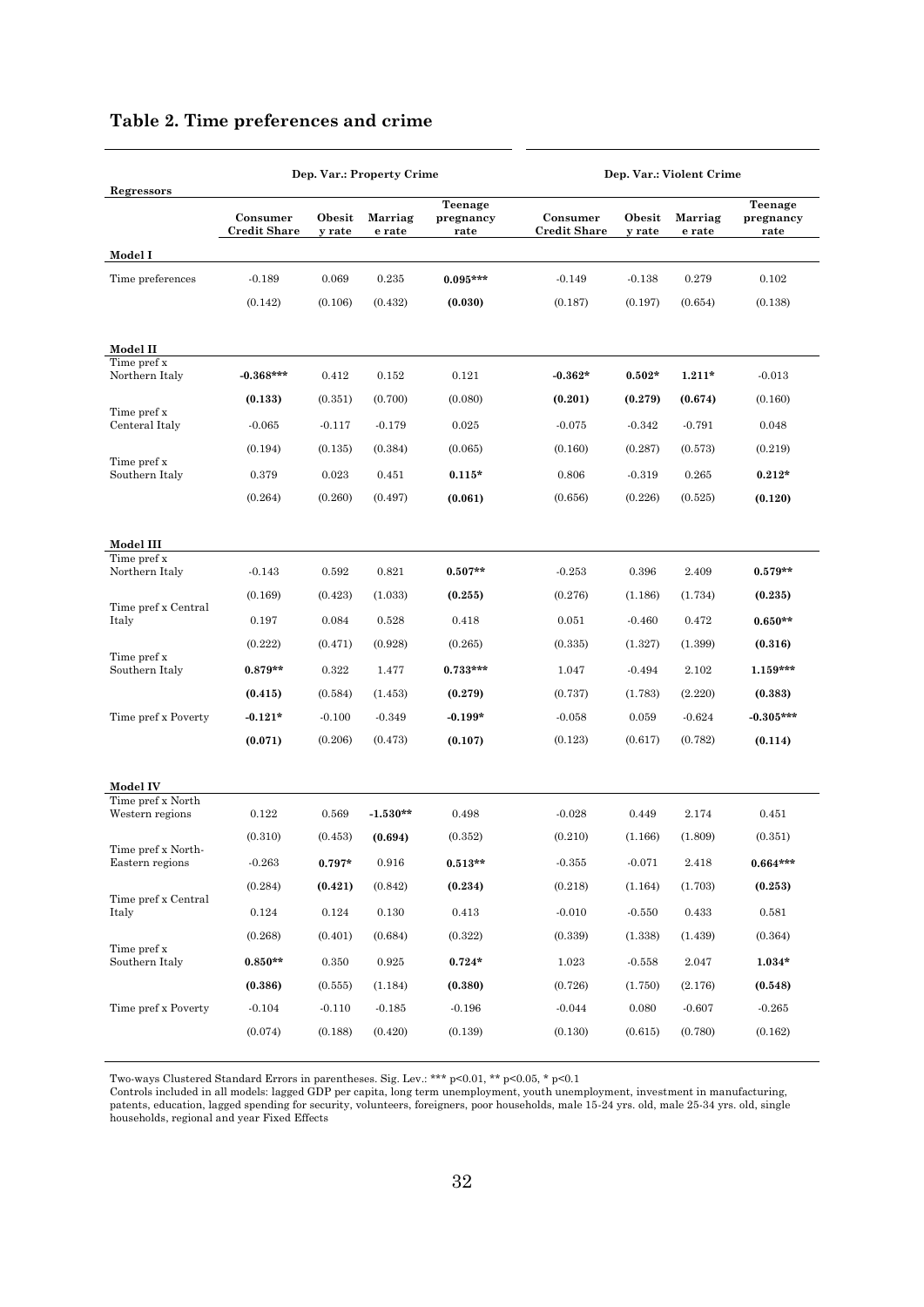|  |  |  | Table 3. From crime to time preferences |
|--|--|--|-----------------------------------------|
|  |  |  |                                         |

|                             |          | Dep. Var. (time preferences) |         |                                                                         |  |  |  |
|-----------------------------|----------|------------------------------|---------|-------------------------------------------------------------------------|--|--|--|
| Regressors                  |          |                              |         | Consumer Credit Share Obesity rate Marriage rate Teenage pregnancy rate |  |  |  |
|                             |          |                              |         |                                                                         |  |  |  |
| Lagged Property Crime (t-1) | $-0.097$ | $-0.006$                     | 0.109   | 0.610                                                                   |  |  |  |
|                             | (0.102)  | (0.189)                      | (0.092) | (0.539)                                                                 |  |  |  |
| Lagged Violent Crime (t-1)  | $-0.005$ | $-0.069$                     | 0.099   | 0.050                                                                   |  |  |  |
|                             | (0.148)  | (0.203)                      | (0.086) | (0.541)                                                                 |  |  |  |

Two-ways Clustered Standard Errors in parentheses. Sig. Lev.: \*\*\* p<0.01, \*\* p<0.05, \* p<0.1

Controls included in all models: lagged GDP per capita, long term unemployment, youth unemployment, investment in manufacturing, patents, education, lagged spending for security, volunteers, foreigners, poor households, male 15-24 yrs. old, male 25-34 yrs. old, single households, regional and year Fixed Effects